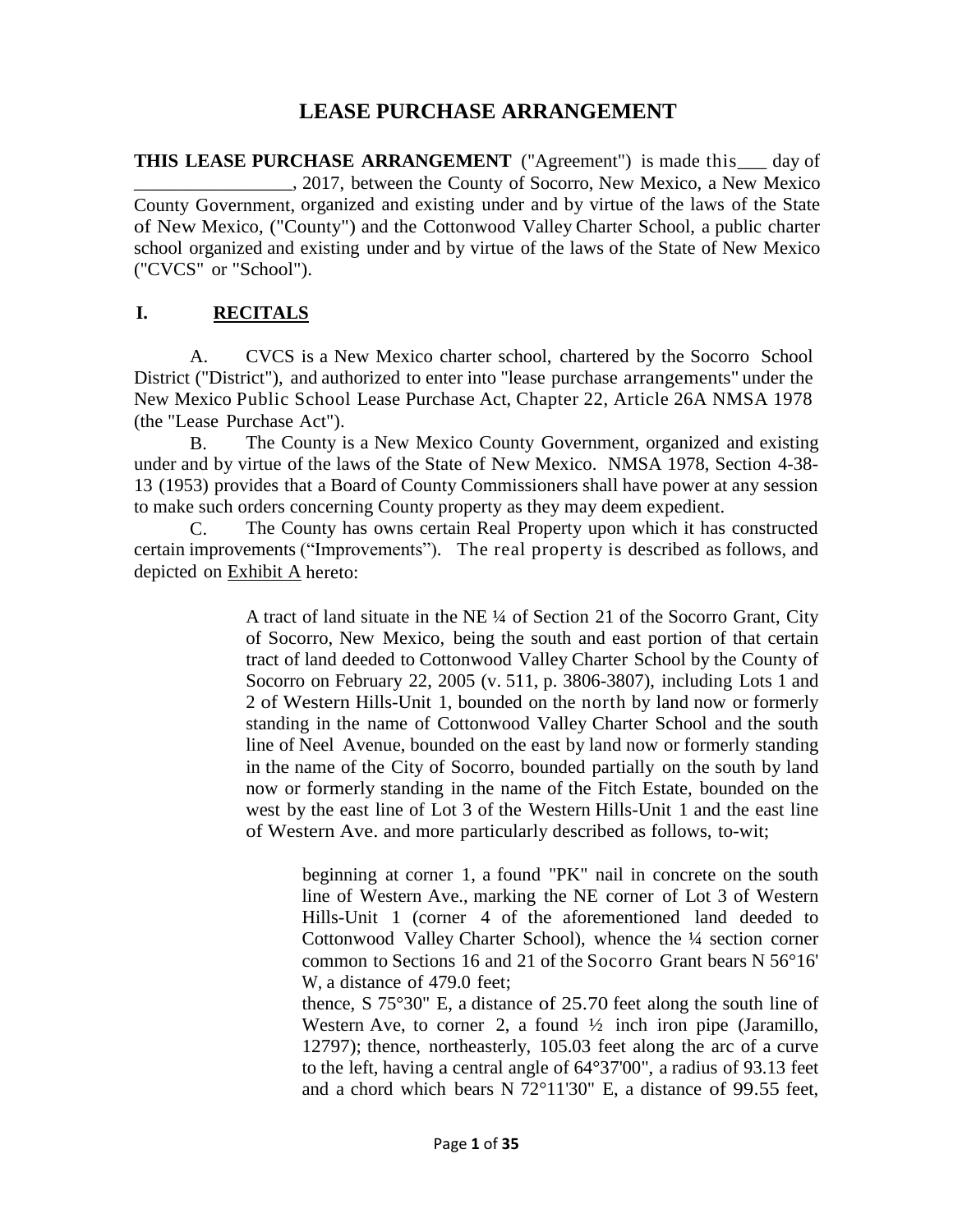along the south line of Western Ave. to corner 3, a found ½ inch iron pipe (Jaramillo, 12797);

thence, N 39°53' E, a distance of 66.29 feet along the east line of Western Ave. to corner 4, the NW corner, a set  $\frac{1}{2}$  inch rebar;

thence, S 50°39' E, a distance of 159.00 feet to corner 5, a set  $\frac{1}{2}$  inch rebar;

thence, N 39°2l'E, a distance of 152.55 feet to corner 6, a railroad spike set in the paving on the south line of Neel Ave.;

thence, S 50°10' E, a distance of 249.71 feet along the south line of Neel Ave. to corner 7, the NE corner, a found iron pipe (Jaramillo, 12797) marking the NE corner of the aforementioned land of Cottonwood Valley Charter School; thence, S 49°37' W, a distance of 177.30 feet along the east boundary line of the CVCS property to corner 8 a found ½ inch iron pipe (Jaramillo, 12797);

thence, S 40°00' W, a distance of 156.2 feet along the east boundary line of the CVCS property to corner 9, the SE corner;

thence, N 50°00' W, a distance of 244.6 feet along the south boundary line of the CVCS property to corner 10, a found  $\frac{1}{2}$  in ch iron pipe (Jaramillo, 12797);

thence,  $N$  0 $^{\circ}$ 00" E, a distance of 35.4 feet along the south boundary line of the CVCS property to corner 11 a found  $\frac{1}{2}$  inch iron pipe (Jaramillo, 12797);

thence, N 90°00" W, a distance of 150.73 feet along the south boundary line of the CVCS property to corner 12, a found ½ inch iron pipe marking the SE corner of Lot 3 of Western Hills-Unit 1;

thence, N  $0^{\circ}00^{\circ}$  E, a distance of 109.81 feet along the west boundary line of the CVCS property to corner 1, the place of beginning. Containing 2.529 acres, more or less.

(together with Improvements, the "Subject Property").

D. The County and CVCS wish to enter into an agreement for lease-purchase by CVCS of the Subject Property, with CVCS having an option to purchase the Subject Property upon the terms and conditions set forth in this Lease Purchase Arrangement.

E. On June 8, 2016, at a regular meeting called for the purpose of considering the acquisition of the Subject Property through the lease purchase arrangement described in this Agreement, the CVCS Governing Council, the governing body of CVCS, determined pursuant to Section 22-26A-6(B) NMSA 1978 that a lease-purchase arrangement is necessary and in the best interest of CVCS.

F. As a condition precedent to this Agreement, the New Mexico State Board of Finance must approve the lease of the Subject Property to CVCS subject to this Agreement, on behalf of the County of Socorro, pursuant to NMSA 1978, Section 13-6- 2.1. A copy of said approval shall be attached hereto as Exhibit B. The New Mexico Public School Facilities Authority's approval of the lease purchase arrangement is further attached as Exhibit B.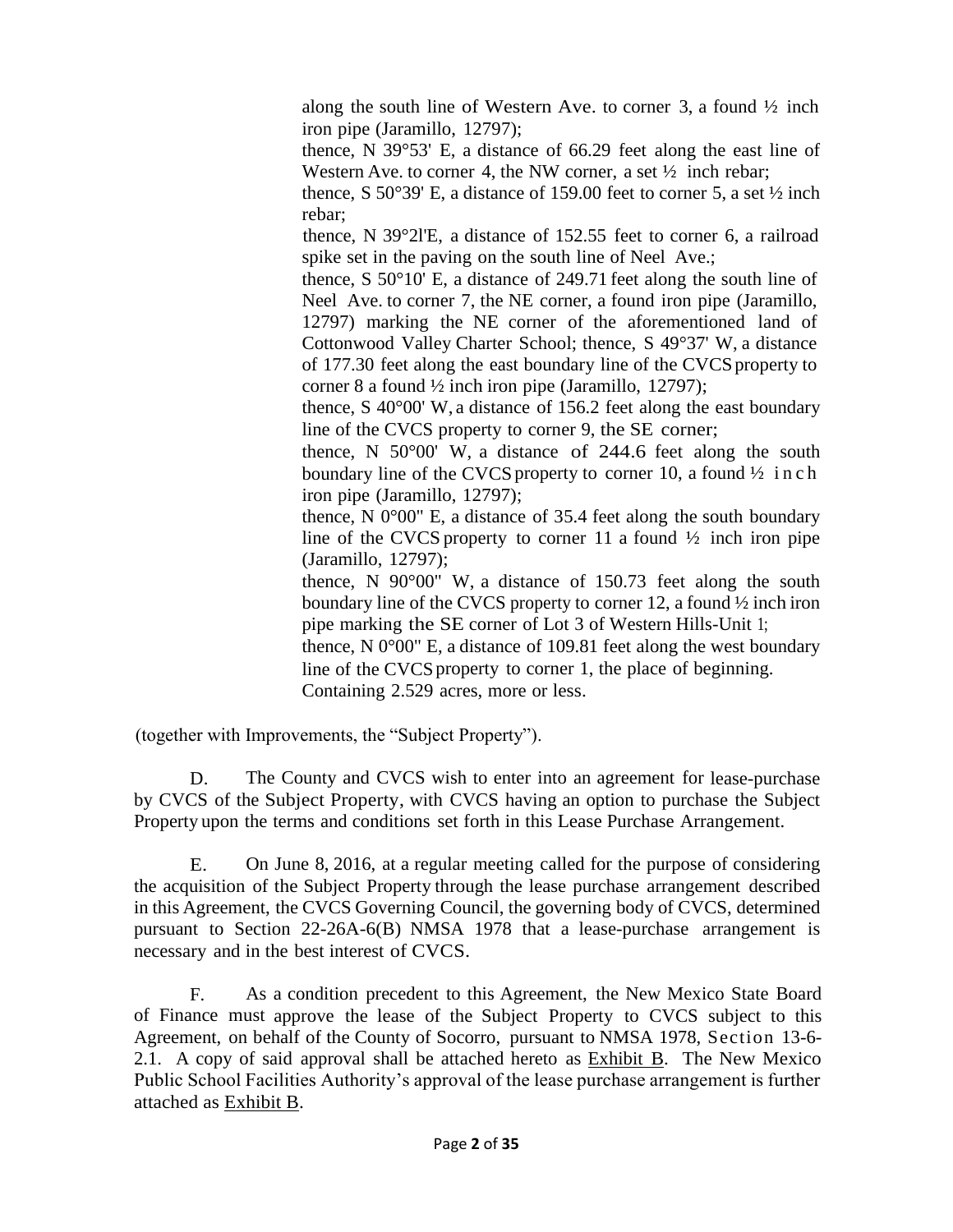G. As a condition precedent to this Agreement, the Secretary of Public Education ("Secretary") must approve this Agreement on behalf of CVCS pursuant to NMSA 1978, Section 22-26A-4(B) (2009). A copy of said approval shall be attached hereto as Exhibit B.

H. This Agreement represents a Lease Purchase arrangement or financing agreement, as these two terms are defined in the Lease Purchase Act, NMSA 1978 Section  $22-26A-3(A)(2015)$ , and is not a debt or indirect obligation whatsoever of the School or a mandatory charge or requirement against the School in any fiscal year (July 1 to June 30), beyond the fiscal year for which such payments have been appropriated. Pursuant to the Lease Purchase Act and this Agreement, there is and shall be no legal obligation for the School to continue the lease from year to year or to purchase the Subject Property, and this Agreement shall be terminated if sufficient money is not available to meet the current lease payments.

## **II. AGREEMENT**

NOW, THEREFORE, THE PARTIES AGREE AS FOLLOWS:

## **A. Covenants and Representations.**

1. **Covenants and Representations of School.** School represents and covenants as follows:

> a) School is a duly formed and validly existing public school, formed and existing under the Charter Schools Act.

> b) State law authorizes School to lease, operate, maintain and purchase the Subject Property, to enter into this Agreement and the transactions contemplated herein, and to carry out its obligations under this Agreement subject to the limitations and conditions stated and the availability of sufficient appropriations and revenues therefor.

> c) The representatives of School executing this Agreement have been duly authorized to execute and deliver this Agreement under the terms and provisions of a resolution of School's governing body or by other appropriate official action.

> d) The School has complied with all open meeting laws applicable to actions of School with respect to this Agreement and acquisition of the Subject Property, and all other state and federal laws applicable to this Agreement.

> e) Except as otherwise provided under the terms of this Agreement, including but not limited to Section G.10 herein, School will not transfer, lease, assign, mortgage or encumber this Agreement or the Subject Property.

> f) School will use and occupy the Subject Property for the primary purpose of a public school and related activities thereto and for such other public purposes as may be lawfully authorized or permitted by the School.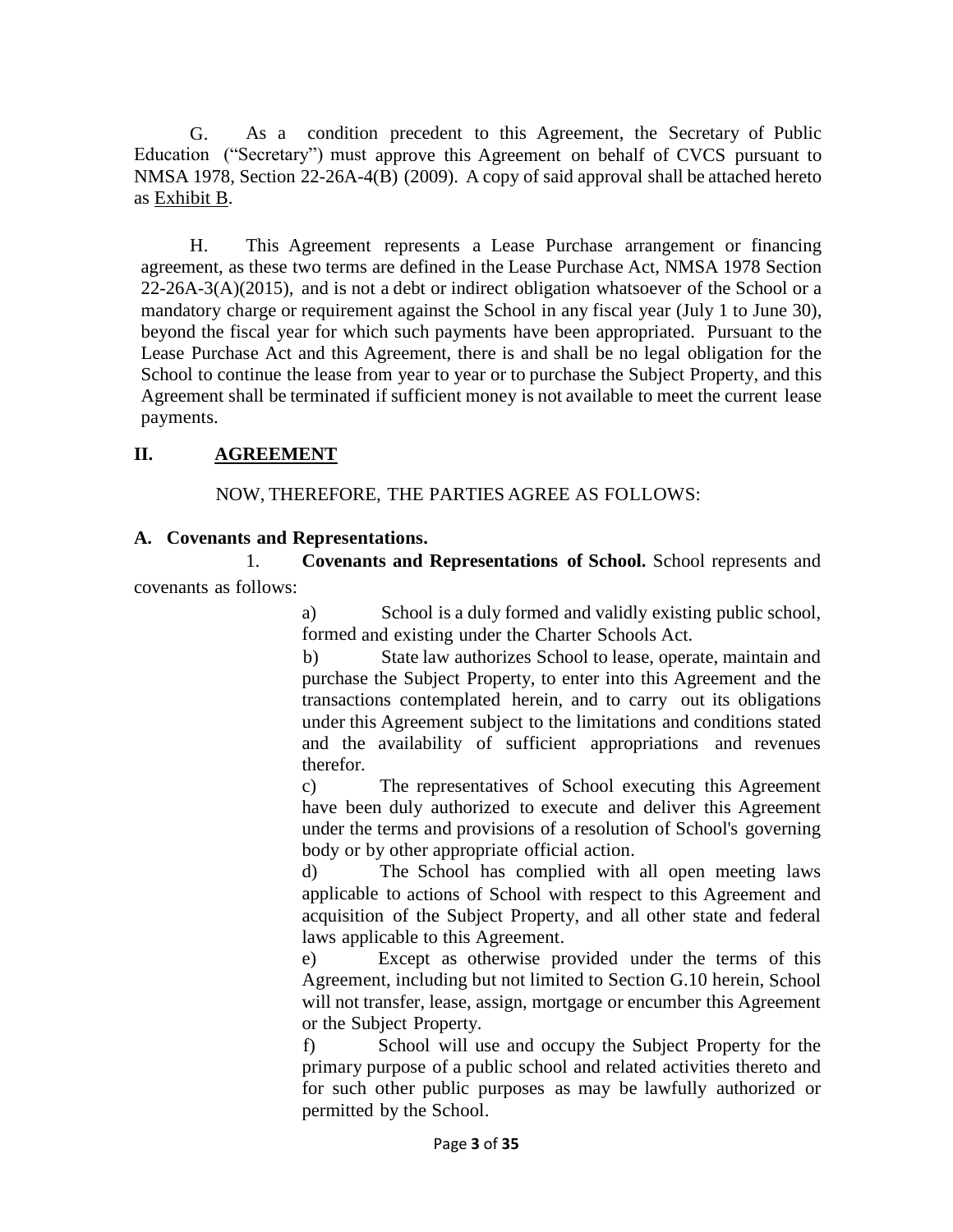g) School will conform and comply with all applicable municipal, state and federal ordinances, laws, rules and regulations in using the Subject Property and will not use or suffer to be used the Subject Property in any manner which contravenes any applicable municipal, state or federal ordinance, law, rule or regulation, or so as to create any nuisance.

h) This Agreement may have a final payment date not exceeding thirty (30) years after the date of execution. School will use its best efforts to acquire the Subject Property from County with funds obtained from grant assistance from the New Mexico Public Schools Capital Outlay Council or from other available revenue or funding sources at the earliest possible time, but in no event later than thirty (30) years from the date the Agreement is executed.

2. **Covenants and Representations of County.** County represents and covenants as follows:

a) County is duly organized and existing under the laws of the State of New Mexico and has full and complete power to enter into this Agreement and to enter into and carry out the transactions contemplated hereby, and to carry out its obligations under this Agreement; and is possessed of full power to own and hold real and personal property, and to lease the same and has duly authorized the execution and delivery of this Agreement.

b) Neither the execution and delivery of this Agreement, nor the fulfillment of or compliance with the terms and conditions thereof, nor the consummation of the transactions contemplated hereby and thereby, conflicts with or will result in a breach of the terms, conditions or provisions of any restriction or any agreement or instrument to which County is now a party.

c) County owns or, as of the Commencement Date, shall own marketable title to the Subject Property, subject to reservations, restrictions, and easements of record.

d) At time of closing of School's purchase option hereunder, there shall be no unpaid bills or sums due laborers, contractors, materialmen, mechanics or others with respect to any improvements or repairs constructed or performed on the Property.

e) To the best of County's knowledge, County has not received any notice that the Subject Property and/or the present use and condition of the Subject Property violates any applicable deed restrictions or other covenants, restrictions or agreements, mortgages or conditions of title or ownership, site plan approval, zoning or subdivision regulations, urban development plans, the laws statutes, codes, acts, ordinances, orders, judgments, decrees, injunctions, rules, regulations, permits, licenses, authorizations, directions or requirements of any authorities governing or regulating the use and operation, or otherwise applicable to the Subject Property.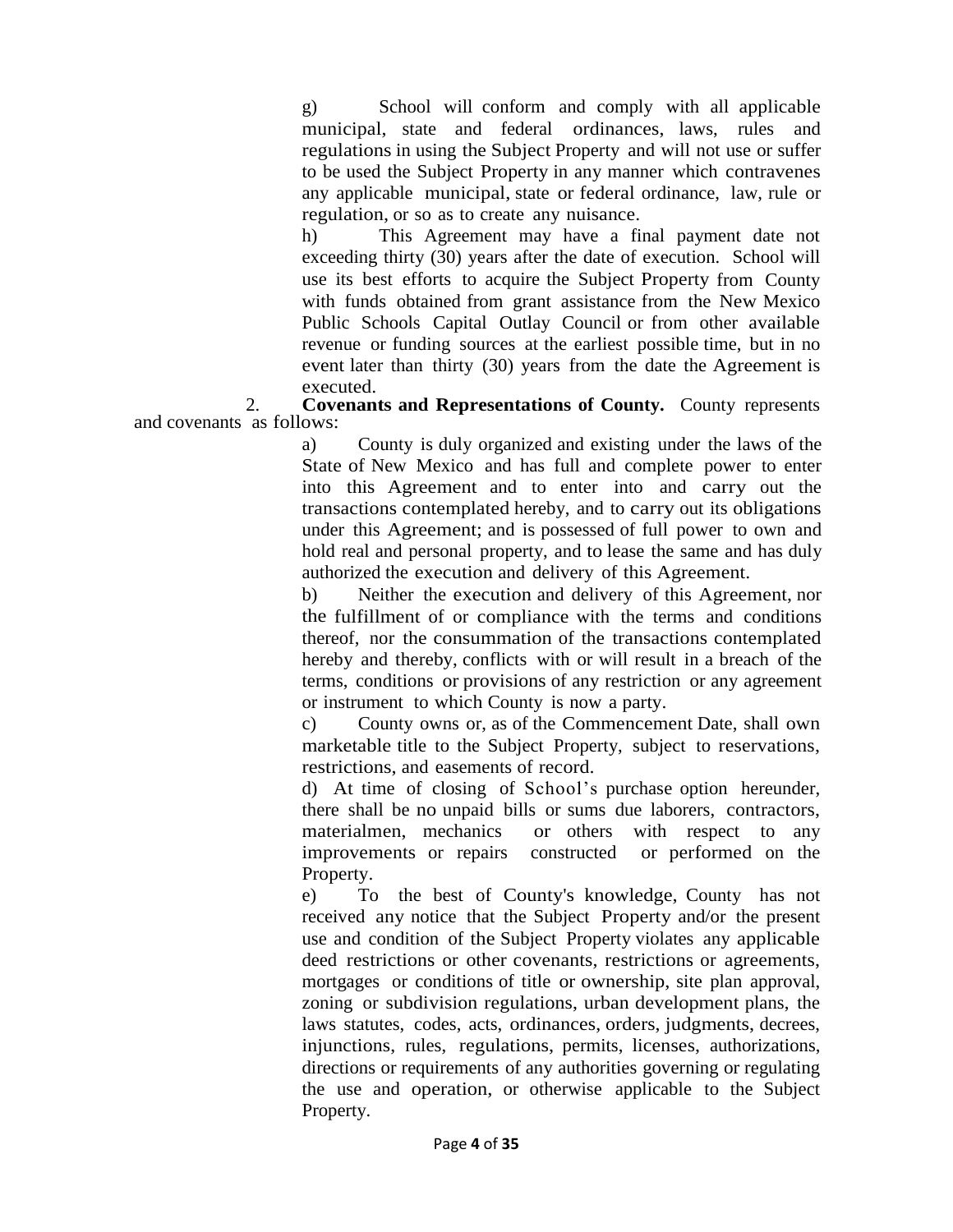f) At the time of closing on the exercise of School's purchase option, there shall be no agreements affecting the ownership, use or possession of the Subject Property other than those agreements which have been disclosed in writing to CVCS and accepted by CVCS in writing.

g) To the best of County's knowledge, there are no underground storage tanks at the Subject Property and, to the best of County's knowledge, County has not used the School Site to generate, manufacture, refine, transport, treat, store, handle, dispose, transfer, produce or process pollutants, dangerous substances, toxic substances, hazardous wastes, hazardous materials or hazardous substances as defined in or pursuant to the Resource Conservation and Recovery Act (42 U.S.C.A. §§6901 et seq.) as amended, the comprehensive Environmental Response Compensation and Liability Act (42 U.S.C.A. §§9601 et seq.) as amended, or any other related legal requirement, and to the best of County's knowledge, County has not caused, and has no knowledge of, the leaking, pumping, pouring, emitting, emptying, discharging, injecting, escaping, leaching, disposing or dumping of any hazardous substances on or off the Subject Property on adjacent properties.

**B. Demise of the Subject Property.** Upon satisfaction of all contingencies described in this Agreement, County shall lease the Subject Property fixtures, equipment, and other personal property thereon to CVCS, and CVCS shall lease the Subject Property, Improvements, fixtures, equipment, and other personal property thereon from County, for the termand upon the terms and conditions set forth in this instrument:

- 1. The Subject Property; and
- 2. Improvements (as described on Exhibit C hereto).

3. County acknowledges that CVCS is a public school and that as such it is required to locate in facilities that meet the Educational Occupancy standards of the applicable building codes, as well as applicable State Adequacy Standards as determined by the New Mexico Public School Facilities Authority ("PSFA"). Further, County acknowledges that CVCS' facilities must meet or exceed the weighted average condition index for public school established by the PSFA ("wNMCI").County agrees that the Improvements provided by County meet or exceed E-Occupancy and applicable State Adequacy standards, and meet or exceed the PSFA's wNMCI, as of the Commencement Date. CVCS agrees to cooperate with County in obtaining variances that are appropriate under the circumstances. County agrees to obtain and assign to CVCS standard contractor/manufacturer warranties on the improvements/equipment/property constructed/placed on the Subject Property by the County and/or its contractors and subcontractors.

4. Equipment and other Personal Property: NONE.

5. Possession and Enjoyment. County hereby covenants with respect to the Subject Property, to provide CVCS during the Term herein with quiet use and enjoyment of the Property without suit, trouble or hindrance from County, except as expressly set forth in this Agreement.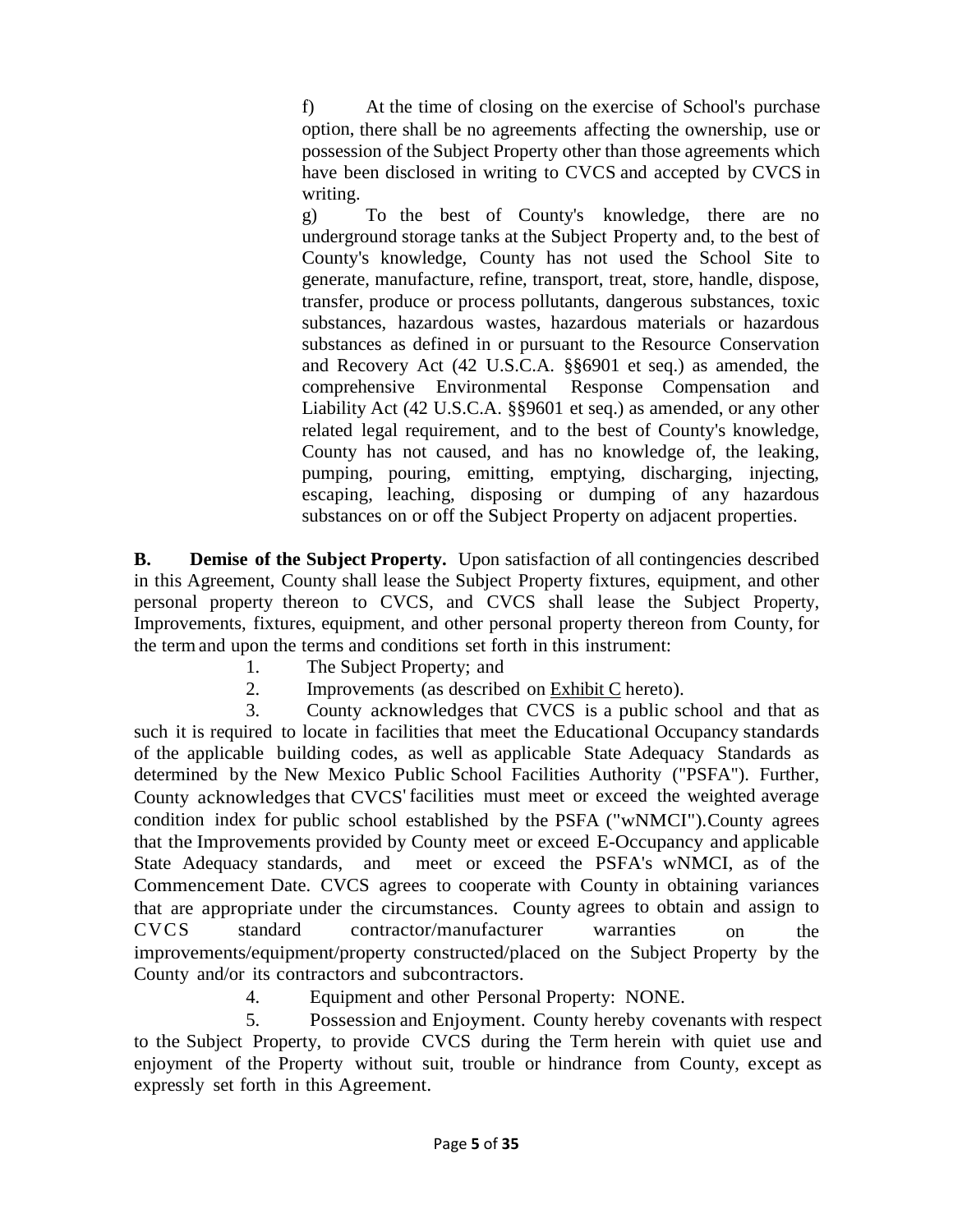**C. Term.** The Effective Date of this Agreement shall be the date that all required governmental approvals have been obtained from the NM State Board of Finance, the NMPED, and the PSFA, and the date the last party has executed this Agreement. The Term of this Lease Purchase Arrangement shall be **fifteen (15) years,** beginning on the Effective Date, or the date that the School is able to occupy and use the constructed Improvements, whichever is later ("Commencement Date").

#### **D. Agreement Payments.**

1. CVCS shall make periodic payments under this Agreement for the Subject Property consisting of principal and interest in the amounts set forth in Exhibit "D" attached hereto and incorporated by reference ("Agreement Payments"), payable monthly on the first day of the first month following the Commencement Date and each succeeding month throughout the Term. The interest rate charged shall not exceed the maximum allowed pursuant to the Public Securities Act, NMSA 1978, Section 6-14- through 6-14-3. Any revisions to Exhibit D are subject to approval by NMPED.

2. A portion of each of the Agreement Payments is paid as, and represents payment of, interest, as shown on Exhibit D hereto. Upon receipt by the County of each Agreement Payment, the County shall apply the amount of each Agreement Payment to principal and interest as shown on Exhibit D, thereby reducing the purchase price for each succeeding purchase option date **(Section II.G** hereunder).

3. County and CVCS agree that the Agreement Payments, as used in **Section II.G** hereof, do not include payments for repair, maintenance, operating expenses and the like which are otherwise obligations of CVCS as facility costs under the terms of **Sections II.H\_and II.I** of this Agreement.

4. The Agreement Payments and other obligations payable by the School under this Agreement shall constitute currently appropriated expenditures of the School and shall not constitute a debt or multiple fiscal year direct or indirect obligation whatsoever of the School or a mandatory charge or requirement against the School in any fiscal year (July 1 to June 30) beyond the fiscal year for which such payments have been approved.

# **E. Termination.**

1. **Termination of Agreement.** The Agreement will terminate upon the occurrence of the first of the following events:

> a) The purchase of the Subject Property by CVCS pursuant to **Section II.G** of this Agreement;

> b) an uncured default by CVCS and County's election to terminate this Agreement pursuant to **Section II.Q**;

> c) an uncured default by County and CVCS's election to terminate this Agreement pursuant to **Section II.Q** below;

> d) if sufficient money is not available to meet any current lease payment;

> e) CVCS's charter is revoked by its authorizer and said revocation is not reversed on appeal prior to the effective date of the charter revocation.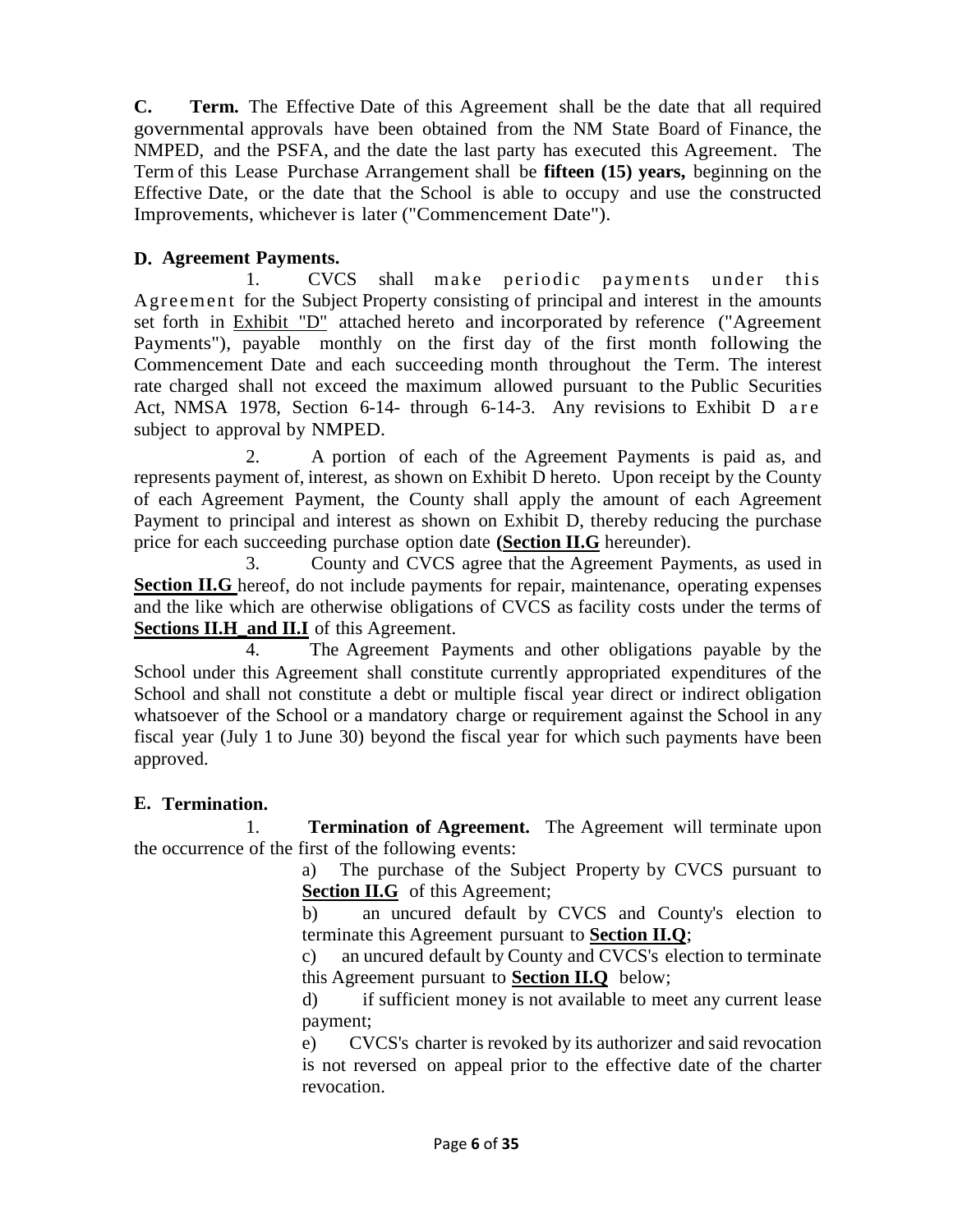The effective date of any termination pursuant to **Section II.E.1.e** supra, shall be the effective date of revocation specified by the charter authorizer. CVCS shall make reasonable effort to give the County at least six (6) months' notice of termination.

2. **Effect of Termination.** Upon termination of the Agreement:

a) All unaccrued obligations of the School hereunder shall terminate, but all obligations of the School that have accrued hereunder prior to such termination shall continue until they are discharged in full; and

b) If the termination occurs because of the occurrence of a nonappropriation or an Event of Default **(Section II.E.1.b-d**):

(1) the School's right to possession of the Subject Property hereunder shall terminate;

(2) the School shall, within 90 days, vacate the Subject Property; and

(3) if and to the extent the School has appropriated funds for payment of Agreement Payments payable during, or with respect to the School's use of the Subject Property during the period between termination of the Term and the date the Property is vacated, the School shall pay such Agreement Payments to the County. If termination occurs because of non-renewal or revocation of the School's charter, Agreement Payments shall be paid through the effective date of the revocation or, in the case of nonrenewal, the expiration of the then-current charter.

c) If the Agreement is terminated prior to the final payment and the release of the security interest or the transfer of title, the current value of all Improvements at the time of termination in excess of the outstanding principal due and attributable to capital improvements that were made by School during the term of the Agreement and that were not a term or condition of the Agreement shall be paid in accordance with Section 22-26A-1 et seq., as amended NMSA 1978, to School.

d) Lien on Improvements by School. If State or School's funds, above those required for lease payments, are used to construct or acquire improvements after the Commencement Date, the cost of such improvements shall constitute a lien on the Subject Property in favor of school and then, if this Agreement is terminated prior to the final payment and the release of the security interest or the transfer of title at the option of the school: (1) School may foreclose the lien on the Subject Property; or (2) the current market value of the Subject Property or other real property at the time of termination, as determined by an independent appraisal certified by the New Mexico Taxation and Revenue Department, in excess of the outstanding principal due under the Agreement, shall be paid to School. The priority of any such lien shall be determined according to New Mexico law. For purposes of this subsection, "improvements" shall be defined as buildings, capital improvements and other facilities placed on the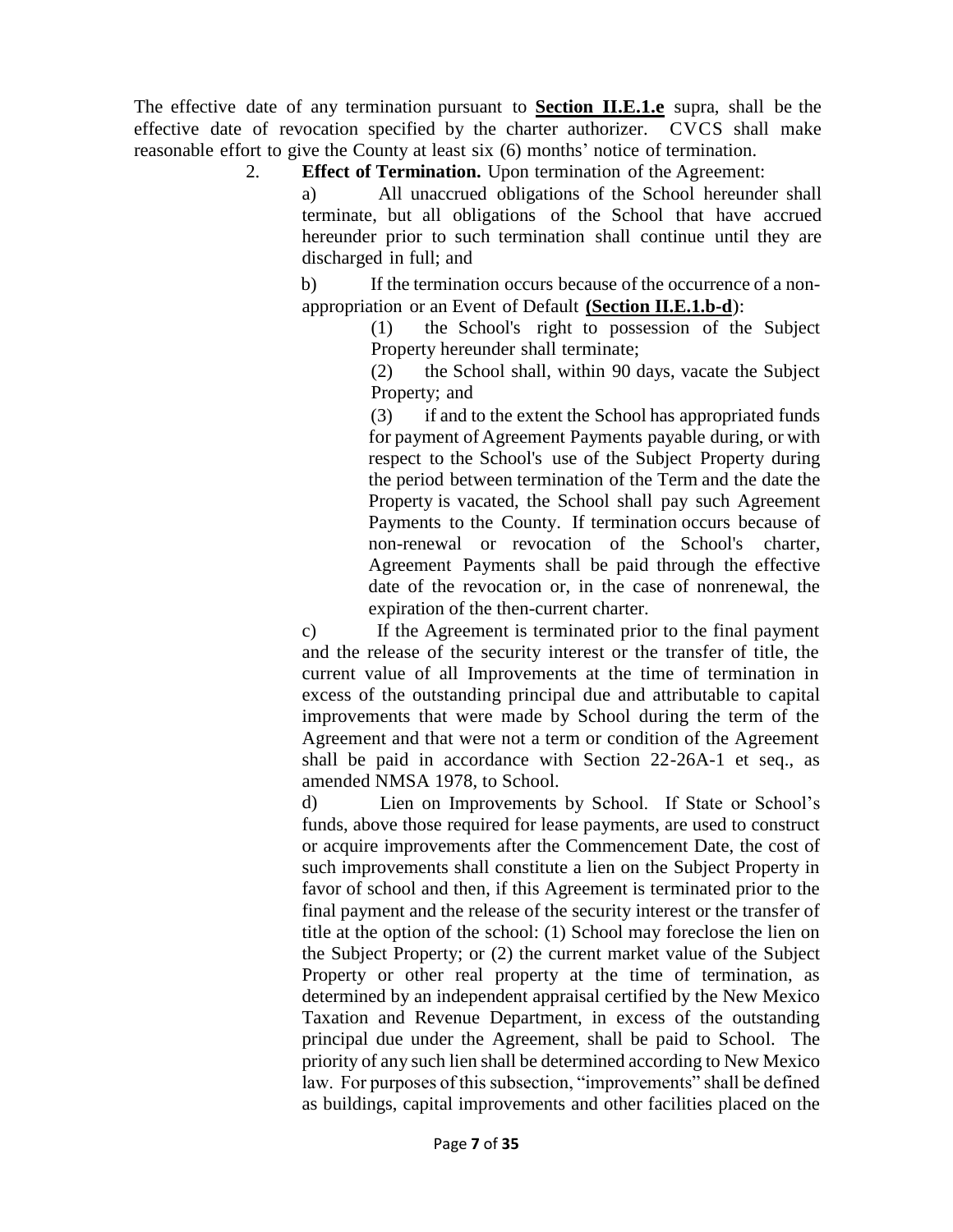Subject Property after the Commencement Date, that were constructed or acquired using State or school funds above those required for lease payments.

**F. Continuation.** Pursuant to NMSA 1978 §22-26A-5(I), the parties agree that this Agreement represents a Lease Purchase arrangement or financing agreement, as these two terms are defined in the Lease Purchase Act, NMSA 1978 Section 22-26A-3(A)(2015), and is not a debt or indirect obligation whatsoever of the school or a mandatory charge or requirement against the school in any fiscal year (July 1 to June 30), beyond the fiscal year for which such payments have been appropriated. Pursuant to the Lease Purchase Act and this Agreement, there is and shall be no legal obligation for the School to continue the lease for year to year or to purchase the Subject Property, and this Agreement shall be terminated if sufficient money is not available to meet the current lease payments.

# **G. Option to Purchase.**

1. **Grant of Option.** In consideration of the promises and covenants made in this Agreement, and other good and valuable consideration, county grants to School the option to purchase the Subject Property upon the terms and conditions set forth in this Agreement.

2. **Term of Option.** School may acquire the Subject Property only on an option date. The term "Option Date" shall be August 1 of each year of the Term after the Commencement Date and the corresponding date in each year thereafter. If the sale and transfer of the Subject Property is not completed on or prior to the expiration of the Term, this option shall expire and thereafter be of no further force or effect.

3. **Exercise of Option.** CVCS may elect to proceed to sale and transfer of the Subject Property by giving County written notice, prior to the expiration or termination of the Term, of CVCS' election to proceed to sale and transfer, via registered or certified mail addressed to County as provided in Notices, herein. Such written notice must be given not less than two (2) months before the Option Date on which the sale and transfer is to occur.

4. **Purchase Price** on Exercise of Option. The purchase price for the Subject Property shall be \$1,620,449.00 of principal upon which interest shall accrue at an annual rate of 1.56 percent (1.56%) per annum. Said interest rate does not exceed the maximum permitted by the Public Securities Act, Section 6-14-1 through 6-14-3 NMSA 1978. The price to be paid by School to County for the Subject Property on an Option Date ("Purchase Price on Exercise of Option") shall be the principal balance of the unpaid Purchase Price as of that Option date, as set forth in the schedule attached at Exhibit D, plus any accrued and unpaid interest plus expenses described in Section II.G.5 below.

5. **Expenses, mortgage.** The Purchase Price to be paid to County, as provided above, shall be a net amount to County, and all expenses in connection with the transfer of the Subject Property, including, but not limited to, title insurance, recording fees, documentary stamps, and all other closing costs, shall be paid by School. The Purchase Price shall be paid by School in cash to the County concurrently with the conveyance of the Subject Property by County to School.

6. **Transfer of title.** Except as provided below, at closing County shall convey the Subject Property to School free and clear of any mortgage, indenture or other encumbrance. Any such transfer shall be effected by a quitclaim deed by County. The closing of the sale of the Subject Property shall occur on or as soon as is reasonably possible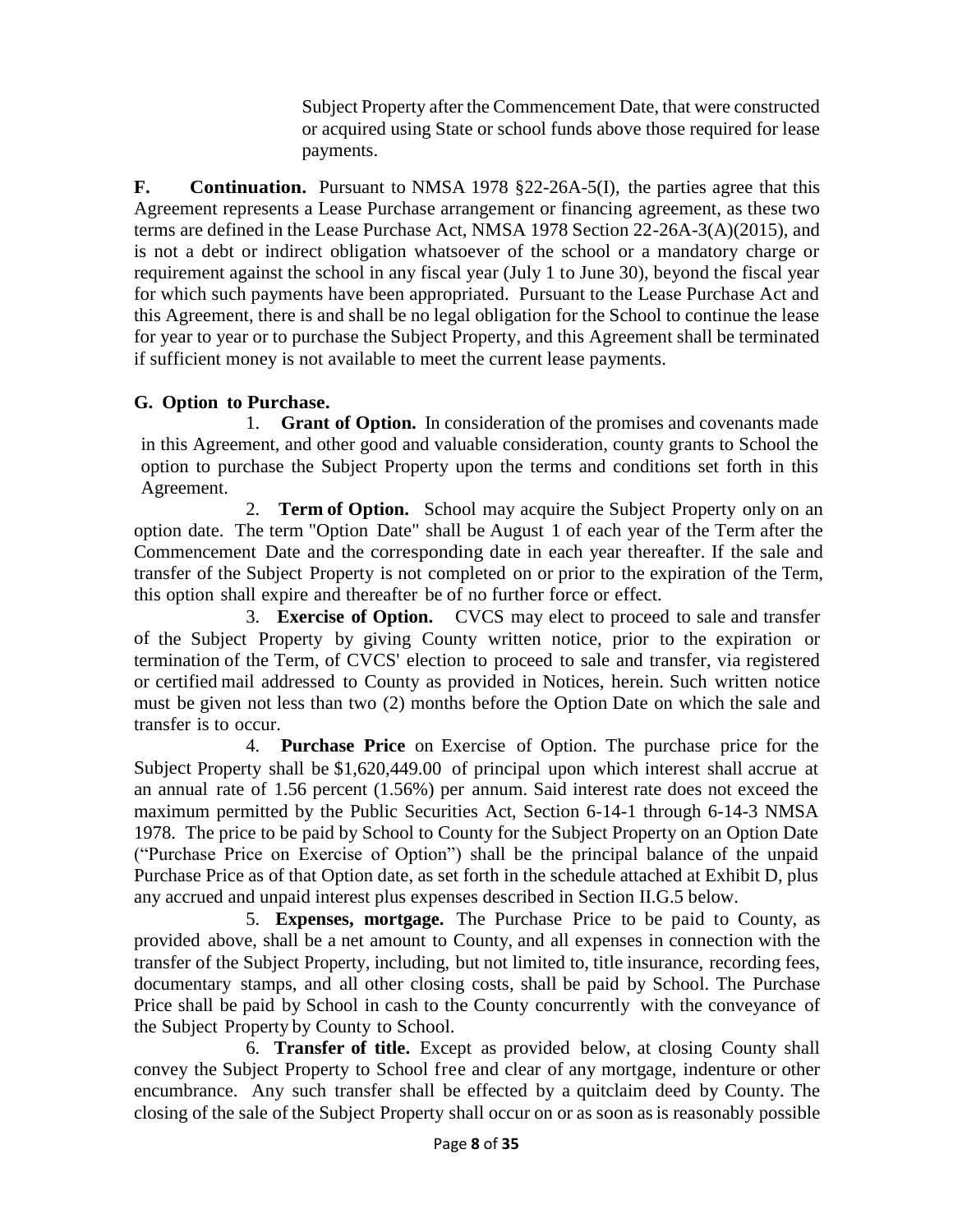after an Option Date. The exact time and place of closing shall be determined by the mutual agreement of County and CVCS, but in no event will be prior to CVCS' acquisition of the funds required by closing.

7. **Performance of lease.** The right to exercise this option is conditioned upon the faithful performance by CVCS of all its covenants, conditions, and agreements under this Agreement, and the payment by CVCS of all payments as provided in this Agreement to the date of the completion of the purchase of the Subject Property by School. CVCS shall not be allowed to exercise the purchase option if a default by CVCS has occurred and has not been cured.

8. **Adjustments.** Adjustments and proration of taxes, water rents, insurance premiums, and similar items shall be made as of the date of the closing of title, in accordance with the practice approved by the parties.

9. **Priority.** This option shall be a covenant running with the Subject Property land described above, and no conveyance, transfer, easement, or encumbrance of such land shall defeat or adversely affect this option.

10. **Assignment of option, binding effect.** This Agreement is assignable only in accordance with the provisions of the Lease Purchase Act, Sections 22-26A-5(K) and -5.1, respectively. With the prior written consent of the County, but without cost to the School, School may assign this Agreement, with all of the rights and benefits of its predecessor in interest being transferred to the assignee, to another charter school, school district, the state or one of its institutions, instrumentalities or other political subdivisions. County's consent to assignment shall not be unreasonably withheld.

11. **Prepayment.** The amounts due under this Agreement are subject to prepayment at the option of the School at such time or times and upon such terms and conditions, with or without the payment of premium or premiums, as determined by the School's Governing Council. Beginning with the first Option Date, the parties may proceed to closing on purchase at any time without assessment of costs, expenses or penalties except that School agrees to pay any prepayment amounts required by any loan secured by the Subject Property.

12. **"As - Is" Condition.** Upon the closing of the sale of the Subject Property from County to CVCS, County shall deliver possession of the Property to CVCS in an "as - is" condition without warranty as to condition, either express or implied, including warranty of habitability, merchantability, or fitness for a particular purpose. CVCS acknowledges and represents that CVCS is purchasing the Property solely upon CVCS' own inspection and examination of the Subject Property, and not upon any representations of County other than as set forth in this Agreement. County shall not be responsible for any latent defects, whether or not the defects could have been discovered by CVCS.

13. **Contractor Warranties.** Upon acceptance and purchase of the Subject Property by CVCS, County will assign to CVCS all of its interest, if any, in all warranties and guarantees or other contract architects, builders, contractors, subcontractors, suppliers, materialmen or manufacturers for the Subject Property, express or implied, issued on or applicable to the Subject Property, and County hereby authorizes C V C S to obtain the customary services furnished in connection with such warranties and guarantees at CVCS's expense. CVCS's sole remedy for the breach of such warranties and guarantees shall be against the provider of such work, service, equipment or materials made to or on the Subject Property and not against County, nor shall such matter have any effect whatsoever on the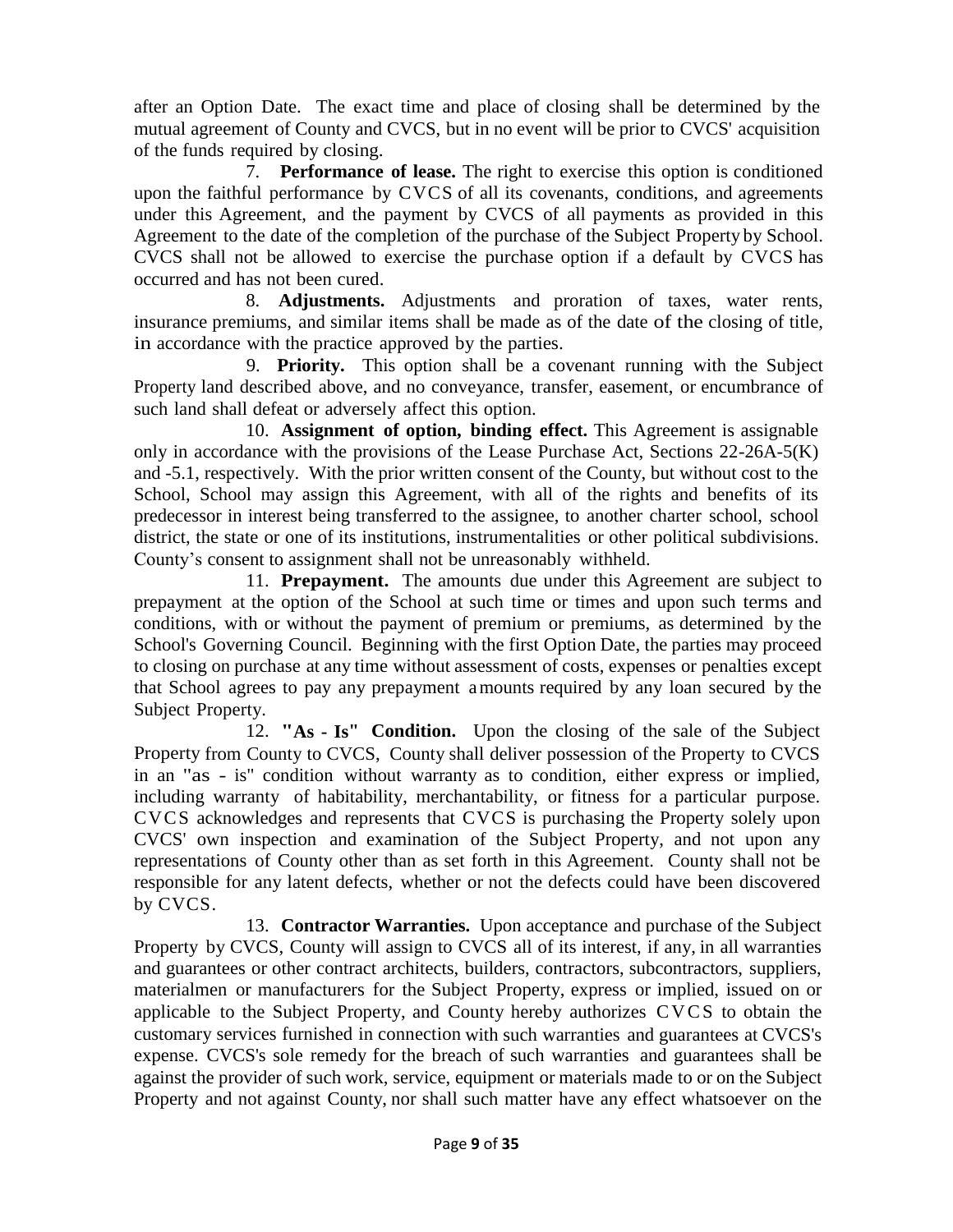rights of the County with respect to this Agreement, including the right to receive full and timely payments hereunder.

## **H. Improvements by School.**

1. **Improvements to Property.** School may make capital improvements to the Subject Property at its own expense during the Term hereof, provided that such remodeling, modifications and additions

(a) shall not in any way damage the Subject Property as it existed prior thereto and

(b) shall become part of the Subject Property, subject to the provisions of **SectionII.E.2.d;**

> (1) the value of the Subject Property after such remodeling, modifications and additions shall be at least as great as the value of the Subject Property prior thereto; and

> (2) the Subject Property, after such remodeling, modifications and additions, shall continue to be used as provided in and shall otherwise be subject to the terms of this Agreement. If the School makes capital improvements to the building or other real property, there shall be no change in the lease payments or final payment without a written amendment approved by the Public Education Department.

2. **Installation of School's Equipment.** School may at any time and from time to time in its sole discretion and at its own expense, install items of movable machinery, standard office partitions, railings, doors, gates, counters, cabinets, lighting fixtures, signs and such other furnishings and equipment as may in School's judgment be necessary for its purposes in or upon the Subject Property. All such items shall remain the sole property of School, in which County shall have no interest, and may be modified or removed by School at any time provided that School shall repair and restore any and all damage to the Subject Property resulting from the installation, modification or removal of any such items upon termination of this Agreement for any reason other than purchase of the Subject Property by the School. Nothing in this Agreement shall prevent School from purchasing items to be installed pursuant to this Section under a conditional sale or lease purchase contract, or subject to a vendor's lien or security agreement, as security for the unpaid portion of the purchase price thereof, provided that no such lien or security interest shall attach to any part of the Subject Property.

**I. Utilities.** After the Commencement Date, CVCS shall pay all utility charges for the Property, including, but not limited to, electricity, telephone, natural gas or propane, garbage disposal and sewer charges.

**J. Repairs.** County agrees that, upon completion of the Improvements and certification of the Subject Property for School occupancy, the Subject Property shall be in good condition and repair and suitable for School's occupancy and use as a public charter school, pursuant to **Section II.B.3** above. Thereafter, CVCS shall, at CVCSs' sole cost and expense, keep the Subject Property in good condition and repair during the term of the Agreement.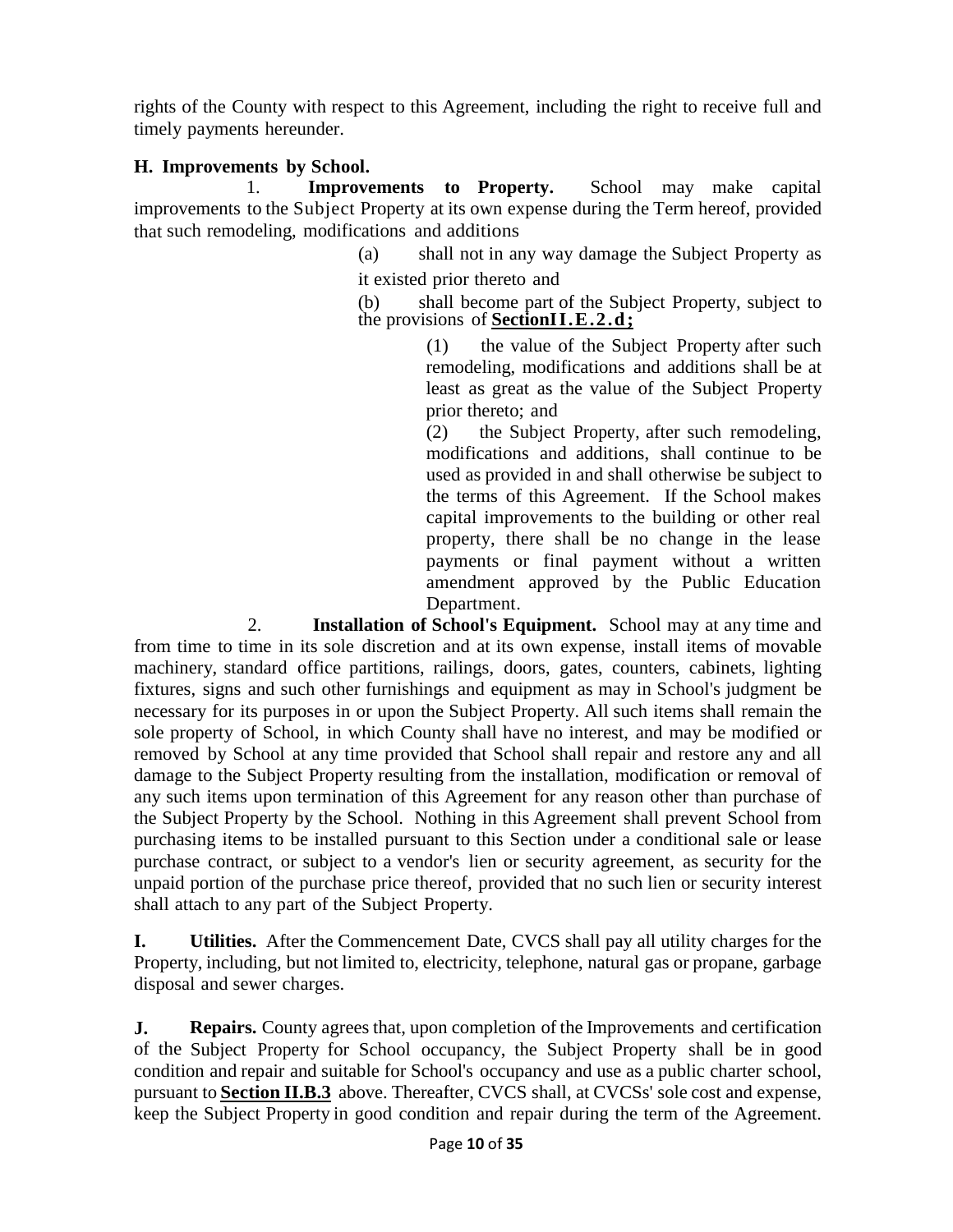Upon expiration or termination of this Agreement other than purchase by the School, CVCS shall surrender the Property to County broom-clean and in at least as good a condition as the Propertywas in at the beginning of this Agreement, ordinary wear and tear excepted.

**K. Assignment, Subletting.** CVCS shall not mortgage, pledge, hypothecate, or encumber this Agreement or any interest therein, and shall not sublet the Subject Property or any part thereof, without the prior written consent of County. The consent by County to a sublease on one occasion shall not be deemed to be consent to any subsequent sublease. Any sublease by CVCS without first obtaining County's written consent shall, at the option of County, constitute a default by CVCS according to the terms of this Agreement. Nothing in this Section shall be deemed to prohibit, limit or restrict the School's power to enter into joint powers agreements as provided in Sections 11-1-1 et seq. NMSA 1978, as amended for shared use of the Property. This Agreement is assignable only in accordance with the provisions of the Lease Purchase Act, Sections  $22-26A-5(K)$  and  $-5.1$ , respectively. With the prior written consent of the County, but without cost to the School, School may assign this Agreement, with all of the rights and benefits of its predecessor in interest being transferred to the assignee, to another charter school, school district, the state or one of its institutions, instrumentalities or other political subdivisions. County's consent to assignments shall not be unreasonably withheld.

#### **L. Insurance.**

1. **Liability Insurance.** Beginning upon the Commencement Date, CVCS shall procure and maintain or cause to be carried and maintained in full force and effect during the term of this Agreement and any extension thereof at CVCS's sole cost and expense, such public liability insurance covering bodily injury, disease, illness or death and property damage liability, as is available from and provided by the New Mexico Public Schools Insurance Authority ("NMPSIA") or its successor with limits of coverage not less than \$300,000 for each person for all past and future medical and medically-related expenses arising out of a single occurrence and \$400,000 in the aggregate for all claims other than medical or medically-related expenses arising out of a single occurrence, and \$100,000 for each accident for property damage liability for the benefit of both County and CVCS as protection against all liability claims arising from activities in or on the Property, causing County to be named as an additionally-named insured on such policy of insurance, and delivering a copy thereof to County upon the commencement of the term of this Agreement. CVCS shall adjust such minimum coverage limits annually or as necessary to conform to the minimum coverage limits required for local public bodies pursuant to Sections 41-4-19 and 41-4-20 NMSA 1978, and Sections 22-29-1 through 22- 29-11 NMSA 1978, as amended.

2. **Property Insurance.** Subject to the availability of such coverage from NMPSIA, C V C S shall also carry and maintain or cause to be carried and maintained in full force and effect during the term of this Agreement and any renewal thereof, at CVCS's sole cost and expense, fire and extended coverage insurance upon the Property, in an amount equal to their replacement values. In the event that the Property should be destroyed or substantially damaged in whole or in part, and such loss is covered by fire and extended coverage insurance, CVCS shall have the option to either continue this Agreement and use the proceeds to replace or repair the Property and on County's behalf, or terminate this Agreement and tender to the County all such insurance proceeds attributable to the loss or damage to the Property.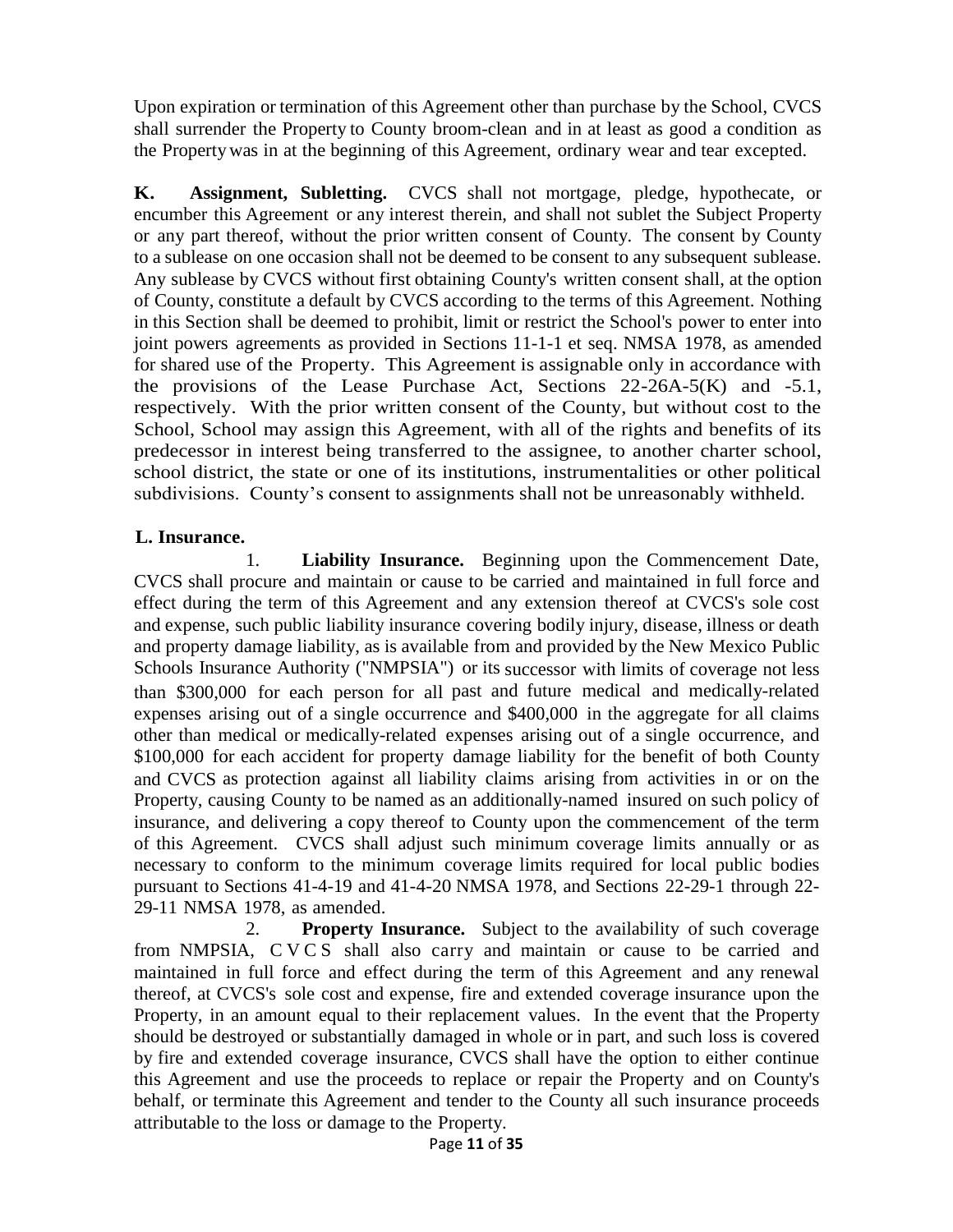3. **Worker's Compensation Insurance.** As required by state law as of the Commencement Date, CVCS shall carry worker's compensation insurance covering all of their respective employees on, in, near or about the Property, and upon request, shall furnish certificates to the other party evidencing such coverage.

**M. Repair and Restoration of Damage.** If the Property is damaged or destroyed by fire or other hazard against which CVCS is required to carry insurance:

1. CVCS shall immediately notify County of that fact; and

2. CVCS shall promptly repair, replace, or rebuild the portion of the Property so damaged or destroyed, at least to the extent of its condition prior to the damage or destruction, using insurance proceeds. CVCS may, with County's prior consent, delay commencement of the work until the proceeds of insurance policies covering the casualty or hazard are made available to CVCS for such purpose. CVCS shall continue the commenced work with reasonable diligence until its completion. If the work is not commenced by CVCS and completed within a reasonable time, CVCS shall be in breach of this Agreement and this Agreement shall be subject to termination as provided below. In the event of termination of this Agreement by County, the insurance proceeds received or receivable shall belong to County without claim thereon by CVCS.

**N. Entry by County.** County shall have the right at all reasonable times to enter the Property for purposes of fulfilling any duties/obligations of County under this Agreement, upon compliance with any school visitor/security requirements imposed by CVCS, and upon reasonable notice.

# **O. Liability.**

1. County agrees that CVCS shall not be liable for any injury, loss or damage to persons or property arising from any cause whatsoever, which occurs in any manner in or about the Lot Split Parcel during construction of the Improvements by the County. After the Commencement Date, CVCS agrees that the County shall not be liable for any loss or damage to persons or property arising from any cause whatsoever, which occurs in any manner in or about the Property, or in connection with CVCS's use of the Property, unless such loss or damage is due to the actions of the County, or any of its employees, agents or representatives.

2. By entering into this Agreement, each party agrees that it shall be responsible for liability arising from personal injury or damage to property occasioned by its own agents or employees in the performance of this Agreement, subject in all cases to the immunities and limitations of the New Mexico Tort Claims Act (NMSA 1978, Section 41-4-1, et seq.) and any amendments thereto. This section is intended only to define the liabilities between the parties hereto and it is not intended to modify, in any way, the parties' liabilities as governed by common law or the New Mexico Tort Claims Act. The parties and their "public employees," as defined in the New Mexico Tort Claims Act, do not waive sovereign immunity, and do not waive any defense or limitations of liability pursuant to law. No provision in this Agreement modifies and/or waives any provision of the New Mexico Tort Claims Act.

3. Neither party shall be liable for special or consequential damages arising from a breach of this Agreement.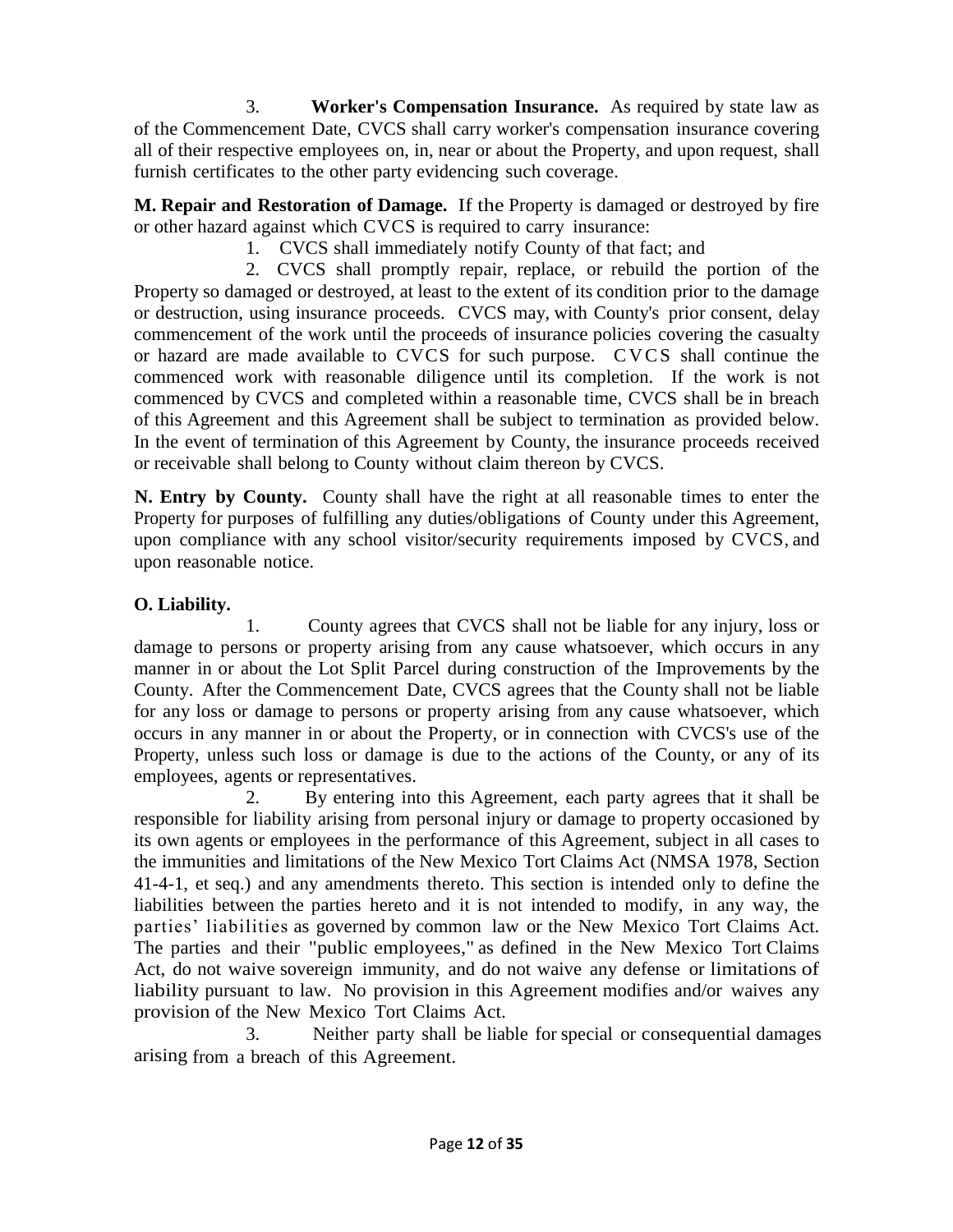#### **P. Default.**

1. The following shall be "events of default" under this Agreement and the terms "events of default" and "default" shall mean, whenever they are used in this Agreement, with respect to the Subject Property, any one or more of the following events:

> a) Failure by County or CVCS to observe and perform any covenant, condition or agreement on its part to be observed or performed, for a period of thirty (30) days after written notice specifying such failure and requesting that it be remedied has been given by the non-defaulting party, unless the non-defaulting party shall agree in writing to an extension of such time prior to its expiration; provided, however, if the failure stated in the notice cannot be corrected within the applicable period, the no defaulting party will not unreasonably withhold its consent to an extension of such time if corrective action is instituted by eves within the applicable period and diligently pursued until the default is corrected.

> b) The final r e v o c a t i on of  $\text{CVCS}$ 's charter to operate by CVCS's authorizer, or nonrenewal thereof, and exhaustion of any administrative appeal(s) to the Secretary of NMPED.

> c) The failure of CVCS to pay any amounts due under this Agreement within five (5) days of the date it is due, except where sufficient money is not available to make any current lease payment.

> d) Abandoning the Property or failure to utilize the Property as a public school for a period exceeding six (6) months.

**Q. Remedies on Default.** Whenever any event of default referred to in **Section II.P**  hereof shall have occurred and be continuing, the non-defaulting party shall give the party in default written notice by hand delivery or by certified or registered mail specifying such event of default. Unless the event of default is remedied by defaulting party within thirty (30) days after its receipt of such notice, or unless within such thirty day period the party in default shall have commenced and shall continue to take action for the purpose of remedying or obviating such event or default other than failure to pay Agreement Payments, and shall thereafter in good faith prosecute such action to completion, the non-defaulting party may, without any further demand or notice, take one or any combination of the following remedial steps:

1. Terminate the Agreement and, if applicable, give notice to vacate the Subject Property within one hundred twenty (120) days from the date of such notice;

2. Lease all or any portion of the Subject Property;

3. Take whatever action at law or in equity may appear necessary or desirable to enforce its rights in and to the Subject Property under this Agreement.

**R. Force Majeure.** The provisions of **Section II.P** are subject to the following limitations: if by reason of force majeure County or CVCS is unable in whole or in part to carry out its obligations under this Agreement, County or CVCS shall not be deemed in default during the continuance of such inability or during any other delays which are a direct consequence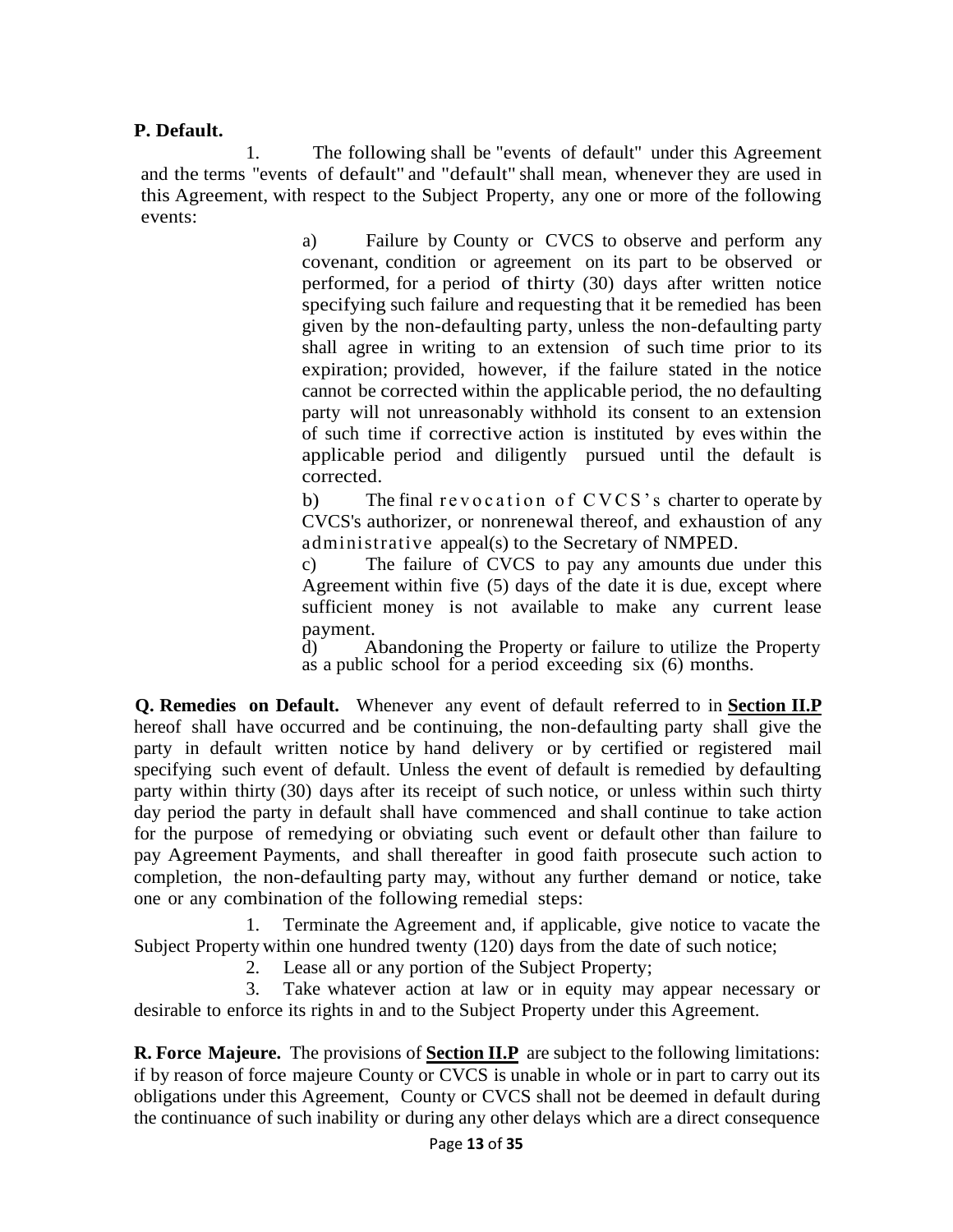of the force majeure inability, and the time for cure shall be extended to cover such delays. The term "force majeure" as used herein shall mean, without limitation, the following: acts of God; strikes, lockouts or other industrial disturbances; acts of public enemies; orders or restraints of any kind of the government of the United States of America or any of its departments, agencies or officials, or any civil or military authority other than CVCS; insurrections; riots; earthquakes; fires; storms; drought; floods; explosions; breakage or accident to machinery, transmission pipes or canals; or any other cause or event not reasonably within the control of County and CVCS and not resulting from its negligence. County and CVCS agree, however, to remedy with all reasonable dispatch the cause or causes preventing them from carrying out their obligations under this Agreement; provided that the settlement of strikes, lockouts and other industrial disturbances shall not be required if in the judgment of the party raising the defense of force majeure, acceding to the demands of the person or persons creating the strike, lock out or industrial disturbance, would be injurious to such party.

**S. Remedies Cumulative.** The above-provided rights and remedies to which either party is entitled hereunder cumulative, and not exclusive, of all other rights and remedies to which a party may be entitled in the event of breach or threatened breach by a party in default of any of the terms, conditions and provisions contained herein.

**T. No Additional Waiver Implied by One Waiver.** The failure, neglect or omission of a non-defaulting party to terminate this Agreement for any breach or default shall not be deemed a consent by the non-defaulting party of such breach or default and shall not stop, bar or prevent the non-defaulting party from thereafter terminating this Agreement, either for such violation of for prior or subsequent violation of any covenant hereof. In the event any agreement contained in this Agreement should be breached by either party and thereafter waived by the other party, such waiver shall be limited to the particular breach so waived and shall not be deemed to waive any other breach hereunder.

**U. Dispute Resolution.** In the event a dispute arises as to the rights and obligations among the parties hereto, the parties agree to attempt to resolve the dispute through mediation as a condition precedent to seeking legal and equitable remedies. The parties agree to evenly split the costs of any such mediation services. The parties shall mutually agree upon the choice of mediator. In the event the parties have not agreed upon a mediator within twenty (20) days of written notice to the other regarding the dispute, then a list of seven potential mediators will be obtained from the New Mexico Association of Counties and the parties shall utilize a striking process until a mediator is agreed upon.

**V. No Attorney's Fees.** In the event this Agreement results in dispute, mediation, litigation, or settlement, the prevailing party of such action shall NOT be entitled to an award of attorneys' fees and court costs.

**W. Surrender of Possession.** Subject to **Section II.E.2.d and Section II.H**, upon the expiration of the term of this Agreement, termination of the Agreement or upon a termination of this Agreement based upon the default of CVCS, CVCS shall immediately restore possession of the Property to the County, in as good a condition as the Property was in at the inception of this lease, ordinary wear and tear excepted.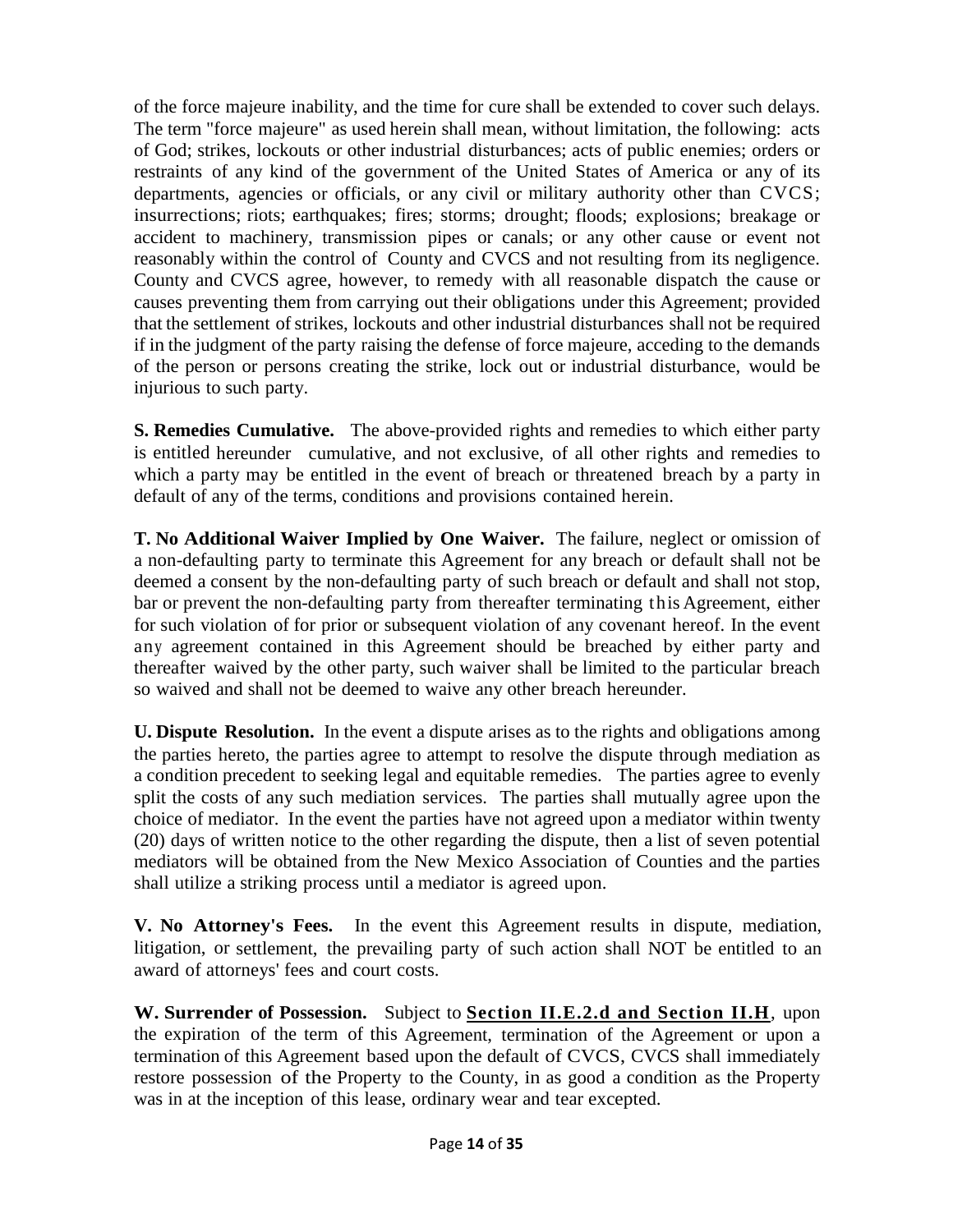**X. Holding Over.** If CVCS remains in possession of the Property after the expiration of this Agreement, without the express written consent of County, such occupancy shall be a tenancy from month-to-month at twice the monthly rental which was payable during the month immediately prior to the expiration, and such tenancy shall be subject to all of the terms, conditions, and covenants of this Agreement.

**Y. Nature and Survival of Warranties and Representations.** All statements contained in this agreement and in any document delivered by or on behalf of County to CVCS's in connection with this Agreement shall be deemed representations and warranties by County to CVCS. All such representations and warranties shall survive closing and the conveyance of title.

**Z. Entire Agreement.** This instrument constitutes the entire agreement between County and CVCS and there are no agreements, understandings, warranties or representations between County and CVCS except as set forth or provided for in this instrument. All prior agreements, understandings and writings related to the Subject Property are merged into this Agreement. This Agreement may not be amended except by a written instrument signed by the party to be charged or bound by the amendment, and approved by the NMPED.

**AA. Time is of the Essence.** Time is of the essence hereof.

**BB. Further Assurances and Corrective Instruments.** County and CVCS agree that they will, if necessary, execute, acknowledge and deliver, or cause to be executed, acknowledged and delivered, such supplements hereto and such further instruments as may reasonably be required for carrying out the expressed intention of this Agreement.

**CC. Execution in Counterparts.** This Agreement may be simultaneously executed in several counterparts, each of which shall be an original and all of which shall constitute but one and the same instrument.

**DD. Applicable Law.** This Agreement shall be governed by and construed in accordance with thelaws of the State of New Mexico.

**EE. Captions.** The captions or headings in this Agreement are for convenience only and in no way define, limit or describe the scope or intent of any provisions or Sections of this Agreement.

**FF. Business Days.** If the day upon which any action required by the Agreement shall fall on a Saturday, Sunday or banking holiday, then such actions shall be deemed timely if made or taken on the next succeeding business day.

**GG. Non-Waiver.** Forbearance of enforcement of any of a party's rights or remedies under this instrument shall not constitute a waiver or release of any such rights or remedies. A waiver of a right or remedy on any one occasion shall not be construed as a bar to or waiver of any such right or remedy on any other occasion.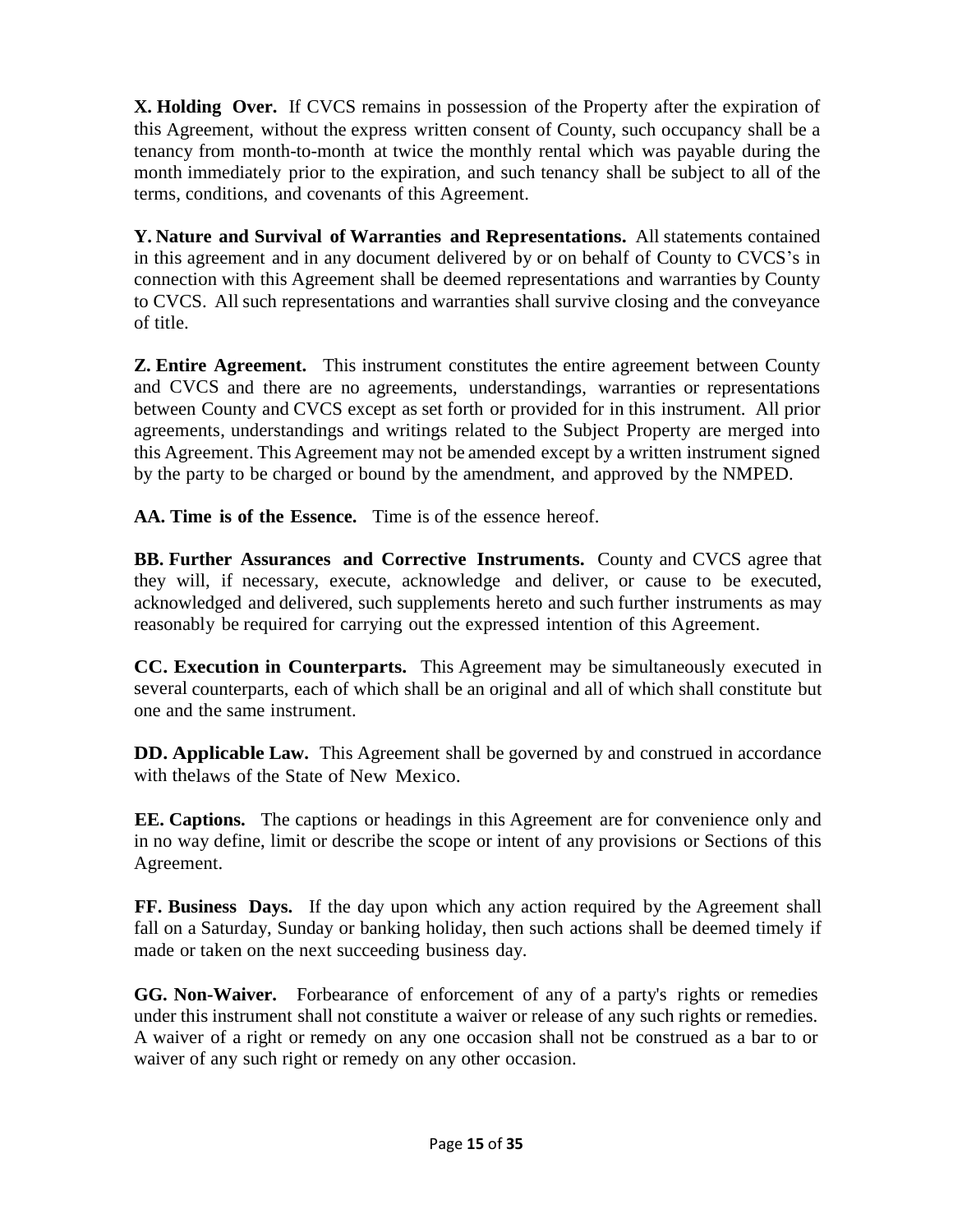**HH. Binding Effect.** Upon the execution of this Agreement, it shall be binding upon and shall inure to the benefit of the parties hereto, their heirs, personal representatives, successors and assigns.

**JJ. Severability.** Each provision, sentence, or portion of this Agreement shall be separate and distinct from any other provision, sentence, or portion of this instrument. In the event of the invalidity of any portion of this instrument, the provisions of this instrument set forth herein shall be deemed independent and divisible and shall remain in full force and effect.

**KK. Conditions Precedent.** Implementation of this Agreement is conditioned and contingent upon:

1. Final approval hereof by the Secretary or authorized NMPED representative.

- 2. Approval of the Socorro Consolidated School District.
- 3. Approval of the New Mexico State Board of Finance.
- 4. Approval of the New Mexico Public School Facilities Authority.

**LL. Public Property.** Pursuant to NMSA 1978 Section 22-26A-5.1, the Subject Property subject to this Agreement shall be considered to be public property.

#### **MM. Hazardous Materials.**

1. **Compliance with all Hazardous Materials Laws.** Prior to the Commencement Date, County, and as of the Commencement Date, CVCS, shall at all times keep and maintain the Property in compliance with and shall not cause or permit the Property or any activities conducted therein to be in violation of any federal, state or local law, ordinance or regulation relating to commercial or industrial hygiene, environmental safety or the environmental conditions on, under or about the Property, including, but not limited to, air, soil, subsurface and ground water conditions. Neither party shall permit any subtenant or other occupant of the Property, except in accordance with applicable Hazardous Materials laws as hereinafter defined, to use, generate, manufacture, store, produce, release, discharge, dispose of or otherwise permit the presence of, on, under or about the premises or transport to or from the Property any explosives (flammable or otherwise), radioactive materials, pollutants, contaminants, hazardous wastes, hazardous air pollutants, toxic substances or related materials, including, without limitation, any substances defined as or included in the definition of "hazardous substances," "hazardous wastes," "hazardous materials," "hazardous pollutants" or "toxic substances" under any applicable federal or state laws or regulations (collectively referred to hereinafter as "Hazardous Materials").Hazardous materials shall include petroleum products. Upon request of either party, the other party will prepare and provide such reasonable reports as will evidence compliance by the party with Hazardous Materials laws, and which will evidence that the School Site and the uses thereon are in compliance with Hazardous Materials Laws. Either party shall immediately advise the other party in writing of its discovery of or receipt of notice of:

> a) any and all enforcement, cleanup, removal or other governmental or regulatory actions instituted, completed or threatened pursuant to any applicable federal, state or local laws, ordinances,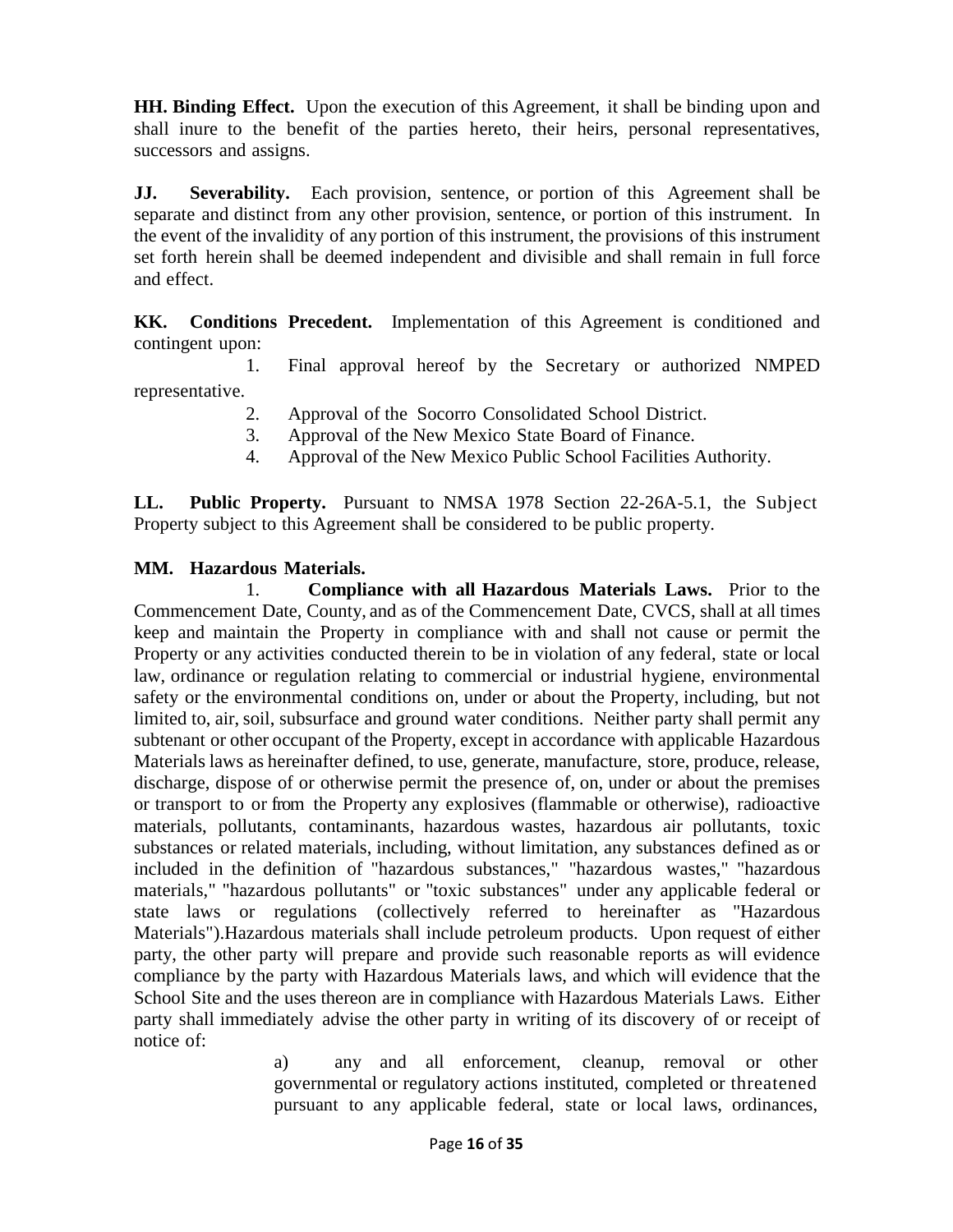regulations, orders or publications relating to any Hazardous Materials affecting the School Site ("Hazardous Materials Laws");

b) any use, generation, manufacture, production, release, discharge, storage or disposal of Hazardous Materials, or substantial threat of any of the foregoing, on, under or about the Property;

c) all claims made or threatened by any third party against a party or the Property relating to damage, contribution, cost recovery compensation, loss or injury resulting from any Hazardous Materials (the matters set forth in **Section II.MM.1** herein are referred to as "Hazardous Materials Claims"); and

d) any occurrence or condition on any property adjoining or in the vicinity of the Property that could cause the Property to be subject to any restrictions on the ownership, Completion, transferability or use of the premises under any Hazardous Materials Law.

2. **CVCS's Responsibility.** Upon and after issuance of the Certificate of Occupancy and acceptance of the Subject Property by CVCS, CVCS shall be solely responsible to pay or otherwise satisfy any claim, written notice or demand, penalty, fine, settlement, loss, damage, cost, expense or liability made against County or CVCS directly or indirectly arising out of or attributable to the violation by CVCS of any Hazardous Materials Law, orders, written notice or demand of governmental authorities, or the use, generation, manufacture, storage, release, threatened release, discharge, disposal, production, abatement or presence of Hazardous Materials on, under or about the premises including, without limitation: the costs of any required or necessary investigation, repair, cleanup or detoxification of the Property, and the preparation and implementation of any closure, abatement, containment, remedial or other required plan and shall to the extent allowable by law applicable to public schools, indemnify County and hold County harmless from any such claim, demand, penalty, fine, settlement, loss, damage, cost, expense or liability subject to the limitations and waivers contained in the New Mexico Tort Claims Act and any insurance coverage issued pursuant thereto.

3. **Remedial Action Required.** Without the other party's prior written consent, which shall not be unreasonably withheld, a party shall not take any remedial action in response to the presence of any Hazardous Materials on, under, or about the Property, nor enter into any settlement agreement, consent decree, or other compromise in response to any Hazardous Materials claim, which remedial action, settlement, consent or compromise might, in the other party's reasonable judgment, impair the value of party's fee interest in the Property; provided, however, that prior consent shall not be necessary in the event that:

> a) the presence of Hazardous Materials on, under, or about the Property either poses an immediate threat or is of such a nature that an immediate remedial response is necessary; or

> b) any delay in taking such remedial action would result in the imposition of periodic or daily fines; and

c) such action is required by government order; and

d) it is not possible to obtain the other party's consent before taking such action; provided that in such event notice shall be given as soon as practicable of any action so taken.

e) Each party agrees not to withhold its consent, where such consent is required hereunder, if either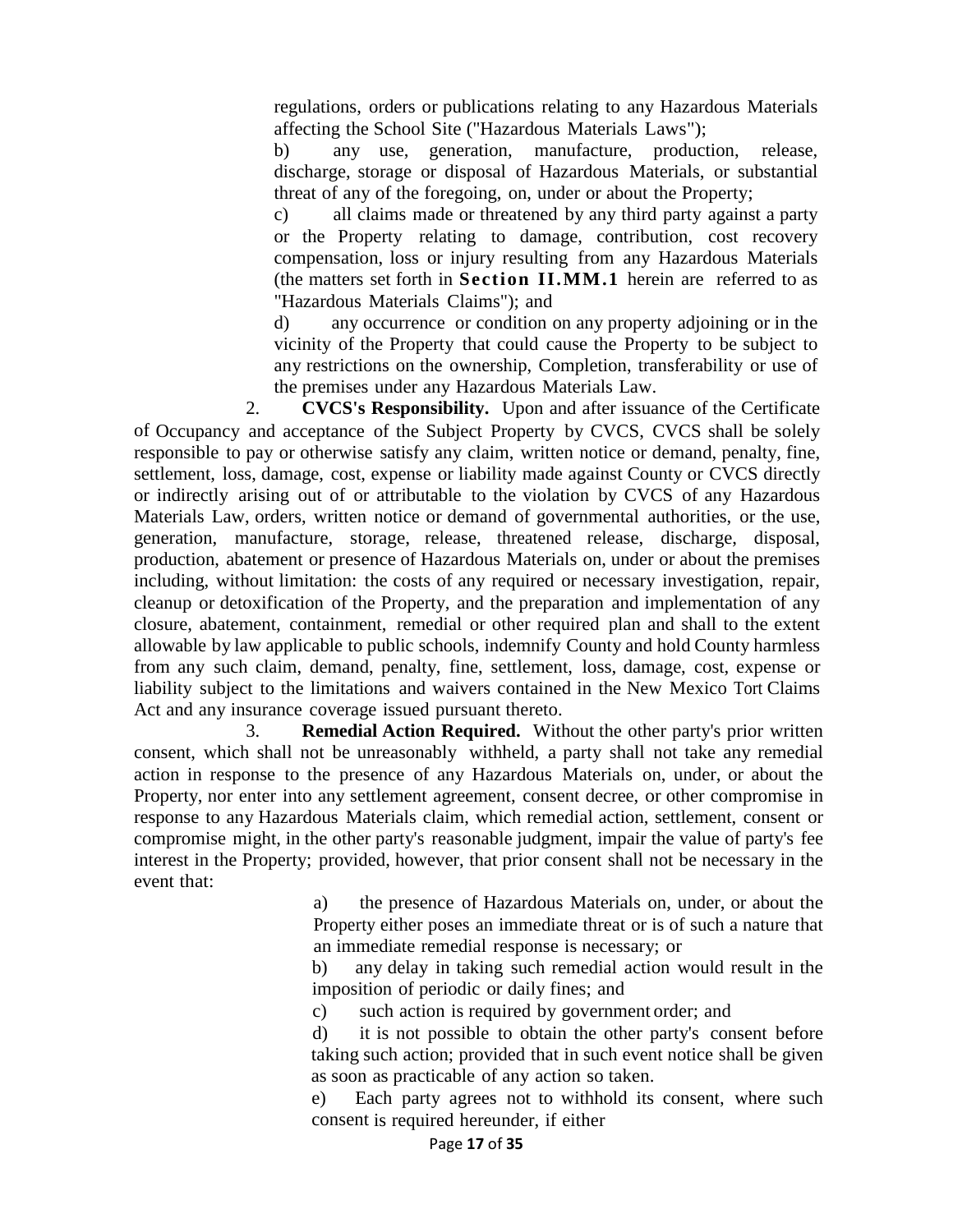(1) a particular remedial action is ordered by a court of competent jurisdiction, or

(2) the party establishes to the reasonable satisfaction of the other party that there is no reasonable alternative to such remedial action that would result in less impairment to the value of the party's interest in the Property.

4. **Survival of CVCS's Obligations and Liabilities.** CVCS's obligations and liabilities hereunder with respect to Hazardous Materials Claims arising from CVCS's actions shall survive the expiration or other termination of this Agreement.

**NN. Notice.** Any notice required or permitted to be given under this Agreement shall be in writing and shall be hand-delivered or mailed to County or CVCS, as the case may be, postage pre-paid and by certified mail, return receipt requested, at their respective addresses shown below (or at such other address as County or CVCS may specify to the other party in writing from time to time), and such notices shall be effective on the date of receipt thereof:

|  | CVCS:   | <b>Head Administrator</b>        |
|--|---------|----------------------------------|
|  |         | Cottonwood Valley Charter School |
|  |         | P.O. Box 1829                    |
|  |         | Socorro, NM 87801                |
|  | COUNTY: | The County of Socorro            |
|  |         | P.O. Box I                       |
|  |         | Socorro, NM 87801                |
|  |         |                                  |

**OO. School and County Representatives.** Whenever under the provisions of this Agreement the approval of School or County is required, or School or County is required to take some action at the request of the other, such approval of such request may be given for School by a School Representative and for County by a County Representative, and any party hereto shall be authorized to rely upon any such approval or request.

**PP. Liens.** Except as otherwise provided in this Agreement, neither County nor School shall directly or indirectly, create, incur, assume or suffer to exist any mortgage, pledge, lien, charge, encumbrance or claim on or with respect to the Subject Property, other than the respective rights of School and County as herein provided. Except as otherwise expressly provided in this Agreement, County and School shall promptly, at its own expense, take such action as may be necessary to discharge or remove any such mortgage, other than existing mortgages or subsequent mortgages as agreed to by the parties in writing, pledge, lien, charge, encumbrance or claim if the same shall arise at any time during the respective party's control of the Subject Property and each party shall reimburse the other for any expense incurred by it in order to discharge or remove any such mortgage, pledge, lien, charge, encumbrance or claim which arose during the control of the Subject Property. Nothing herein shall limit the County's right to refinance or restructure debt against the Subject Property; however, no refinance or restructure shall impair School's rights under the terms of this Agreement. County shall, within 30 days of refinancing or restructuring provide notification to School with certification from the lender or financial institution that this Agreement does not violate any term or condition of the restructured or refinanced obligation, with County paying for any of Lessee's costs associated with said refinancing.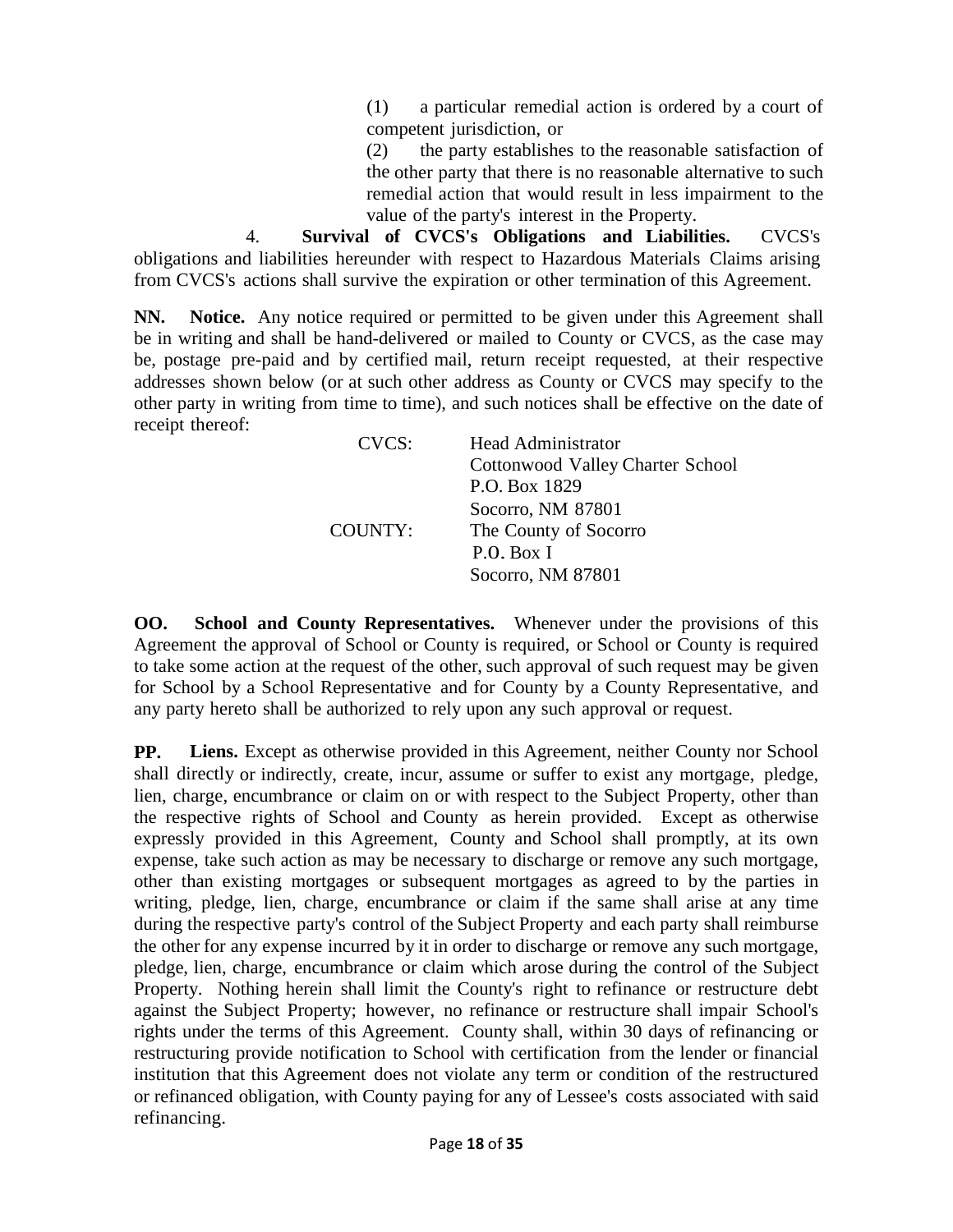**QQ. Integration.** This Agreement contains all of the agreements of School and County respecting the subject matters hereof, and all prior negotiations are merged herein.

**RR. Exhibits.** The following Exhibits are attached to and by reference made a part of this Agreement:

- 1. Exhibit A: Legal Description of Subject Property
- 2. Exhibit B: Copy of NMPED, PSFA and State Board of Finance approvals
- 3. Exhibit C: Construction/Site/Floor plans for Improvements
- 4. Exhibit D: Base Rent payment schedule
- 5. Exhibit E: Planned funding sources and Budget to make Base Rent

**SS. Binding Effect.** This Agreement shall inure to the benefit of and shall be binding upon the County and CVCS and their respective administrators, successors and assigns.

**TT. Amendments, Changes and Modifications.** This Agreement may be amended or any of its terms modified only by a written amendment authorized and executed by both County and CVCS. Amendments to this Agreement, except amendments that would improve the Subject Property without additional financial obligations to the School, shall be approved by the NMPED pursuant to 22-26A-5(L) NMSA 1978.

**THIS Agreement is effective** upon the approval and execution of both parties, following the approval of the NMPED, the New Mexico State Board of Finance, and the PSFA.

IN WITNESS WHEREOF, County has caused this Agreement to be executed in its name by its duly authorized officers; and School has caused this Agreement to be executed in its name by its duly authorized officers.

[Signatures on following pages]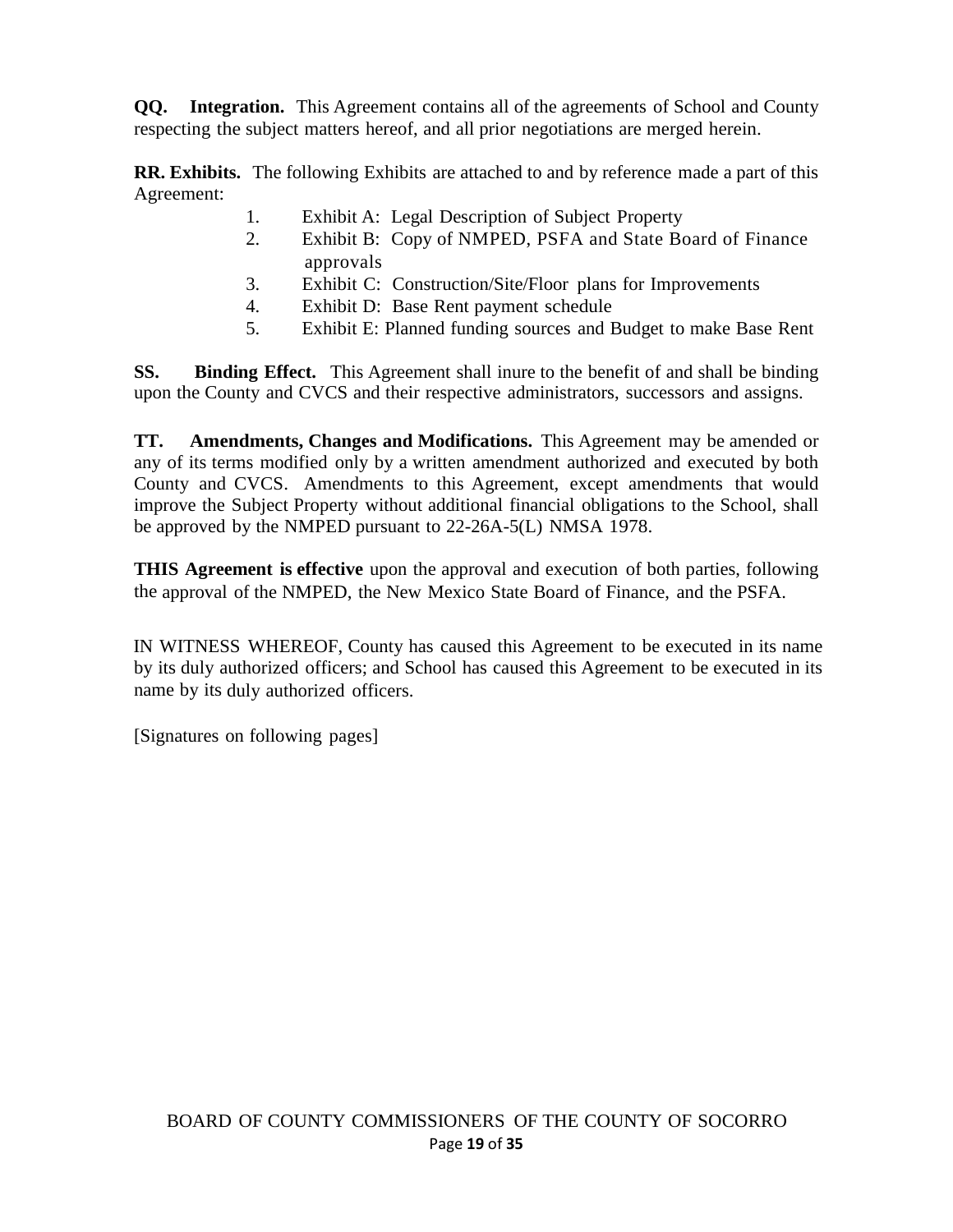# APPROVED, ADOPTED, AND PASSED on this day of \_\_\_\_\_\_\_\_\_\_\_, 2017.

\_\_\_\_\_\_\_\_\_\_\_\_\_\_\_\_\_\_\_\_\_\_\_\_\_\_\_\_\_\_\_\_\_ Pauline Jaramillo, Chair District I

Manuel Anaya, Commissioner District III

Martha Salas, Vice-Chair District II

Daniel P. Monette, Commissioner District IV

\_\_\_\_\_\_\_\_\_\_\_\_\_\_\_\_\_\_\_\_\_\_\_\_\_\_\_\_\_

\_\_\_\_\_\_\_\_\_\_\_\_\_\_\_\_\_\_\_\_\_\_\_\_\_\_\_\_\_

\_\_\_\_\_\_\_\_\_\_\_\_\_\_\_\_\_\_\_\_\_\_\_\_\_\_\_\_\_ Juan Jose Gutierrez, Commissioner District V

Attest:

Rebecca Vega, Clerk